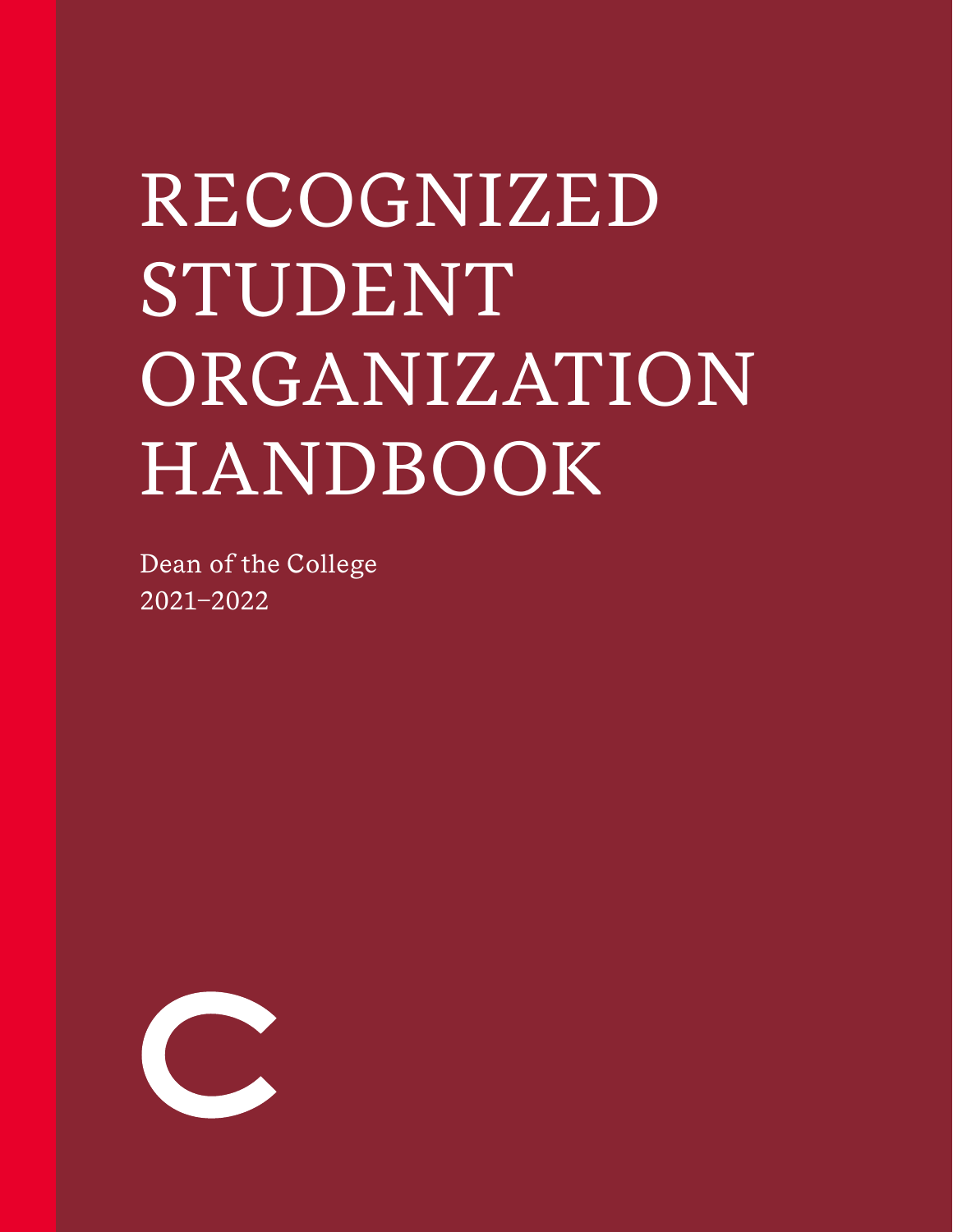#### *Dear Student Leaders,*

Your role as a leader is fundamental to the Colgate experience; participation in student organizations is one of the key ways that students meet and form shared bonds around interests and activities. Involvement in student clubs plays an important role in your college experience and influences the greater Colgate community. Your role as a student leader will be both rewarding and challenging, and we are excited to see what you can achieve.

This handbook will provide your club with the tools and resources needed to navigate your journey with student involvement. Information on the following pages will inform and assist your organization with planning and implementing programs. In addition, this guide informs you about the responsibilities associated with being a recognized student organization at Colgate.

This document is only the first step in your leadership journey; we encourage you to connect with staff in the Center for Leadership and Student Involvement (CLSI), the Office of Fraternity and Sorority Advising, the ALANA Cultural Center, the Max A. Shacknai Center for Outreach, Volunteerism, and Education (COVE), the Office of the Chaplains, the Office of LGBTQ+ Initiatives, and the Shaw Wellness Institute. These departments can serve as valuable resources for your organization throughout the year.

As you plan for the upcoming academic year, take time to reflect on your mission, vision, and goals for your organization. Each new academic year brings the opportunity to try something new. We look forward to seeing what you can accomplish this year.

Sincerely,

Donsey Spencere

Dorsey Spencer Jr., PhD Dean of Students

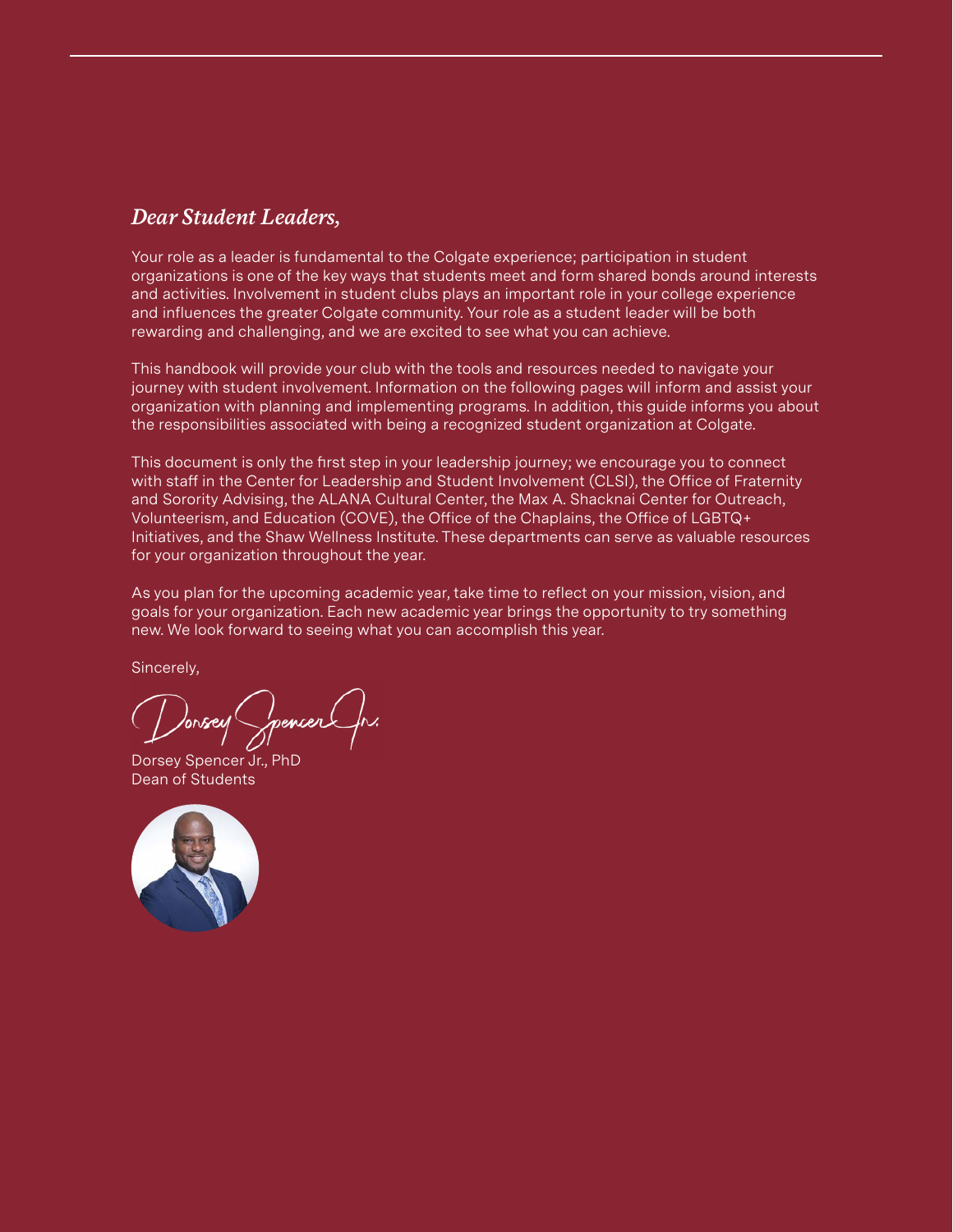# **Colgate University Recognized Student Organization and Group Financial Handbook**

#### *Contents*

| <b>Student Clubs at Colgate University</b>                                                                   | 5           |
|--------------------------------------------------------------------------------------------------------------|-------------|
| Responsibilities and Expectations of Student Clubs                                                           | 5           |
| <b>Recognition Process</b><br>New Student Organization Registration<br>Required Components of a Constitution | 6<br>6<br>6 |
| <b>SGA Recognition</b>                                                                                       | 10          |
| <b>Policies and Procedures</b>                                                                               | 11          |
| Freedom of Association                                                                                       | 11          |
| Social Events                                                                                                | 11          |
| Code of Conduct                                                                                              | 11          |
| Hazing                                                                                                       | 11          |
| Alcohol and Other Drugs                                                                                      | 12          |
| Enough is Enough: Combating Sexual Assault on College Campuses                                               | 12          |
| <b>Event and Program Planning Guidelines</b>                                                                 | 12          |
| <b>Room Reservations</b>                                                                                     | 12          |
| Buildings and Grounds Event Setup and Support                                                                | 12          |
| Contracts                                                                                                    | 13          |
| Performer, Speaker, Artist, Vendor Insurance                                                                 | 13          |
| Cash Prizes and Gift Cards                                                                                   | 13          |
| Movie License Policy                                                                                         | 14          |
| Large Event Policy                                                                                           | 14          |
| <b>Tents and Tent Permits</b>                                                                                | 15          |
| Restroom Facilities & Port-a-Potties                                                                         | 15          |
| Audio/Visual Support                                                                                         | 15          |
| Amplified Sound, Sound Variances, and Ordinances                                                             | 15          |
| <b>Political Events</b>                                                                                      | 16          |
| Off-Campus Events                                                                                            | 16          |
| Food and Nonalcoholic Beverages                                                                              | 16          |
| <b>Events With Alcohol</b>                                                                                   | 17          |
| Hosting Expectations for Events of All Sizes                                                                 | 17          |
| <b>Catered Events</b>                                                                                        | 17          |
| Large Invitation Events                                                                                      | 18          |
| Private Events                                                                                               | 19          |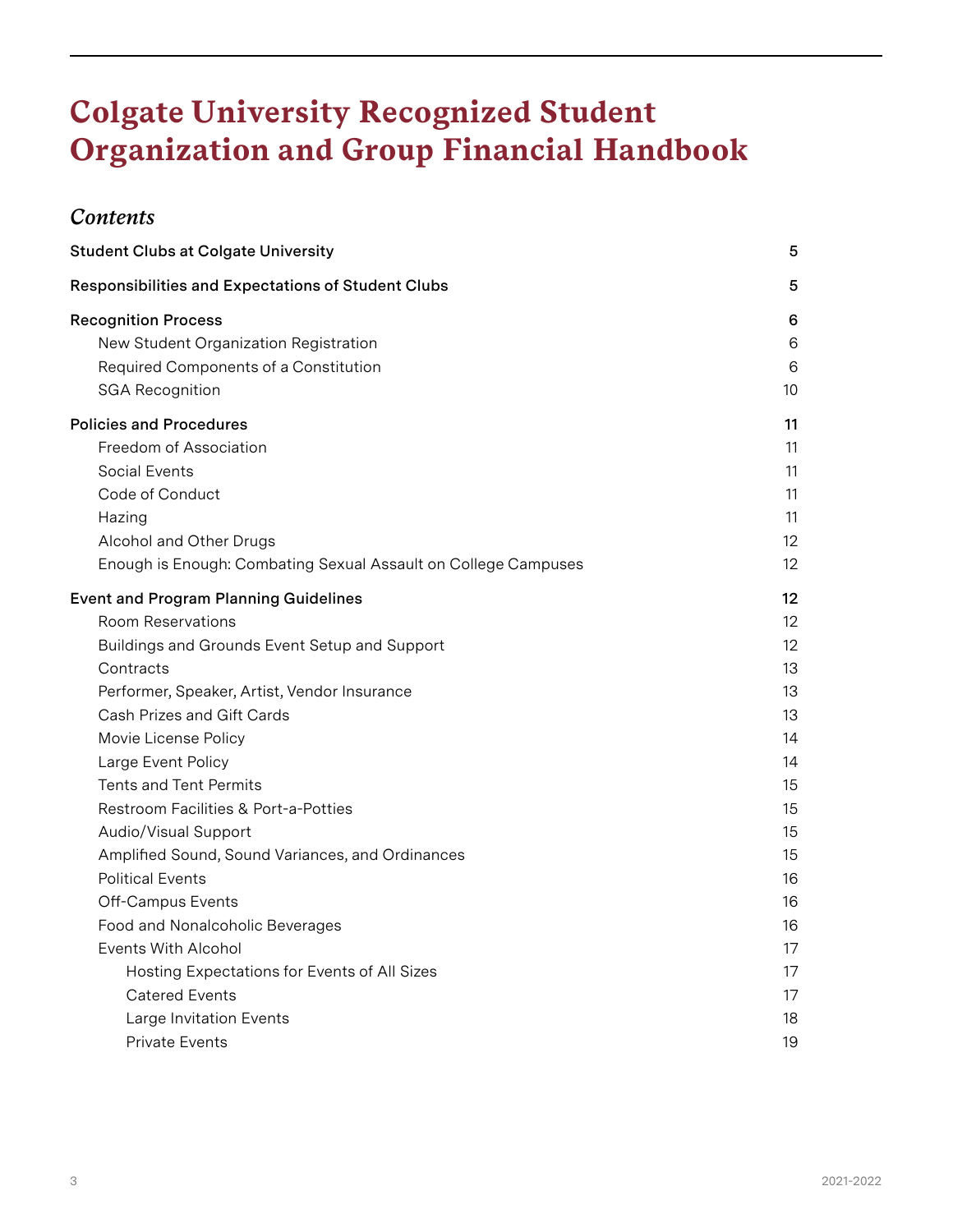| <b>Advertising and Posting</b>                    | 20 |
|---------------------------------------------------|----|
| <b>General Posting Procedures</b>                 | 20 |
| Locations to Hang Posters                         | 21 |
| <b>Residence Hall Posting</b>                     | 21 |
| Chalking on Campus                                | 21 |
| <b>Trademark Licensing</b>                        | 22 |
| Distribution of Literature                        | 22 |
| Marketing Your Event                              | 22 |
| Get Involved                                      | 22 |
| Campus Calendar                                   | 22 |
| Print Shop                                        | 23 |
| Digital Signage                                   | 23 |
| <b>Travel Information and Procedures</b>          | 23 |
| <b>Liability Forms</b>                            | 23 |
| Chaperone Policy                                  | 23 |
| <b>Driving Procedures</b>                         | 24 |
| <b>General Requirements</b>                       | 24 |
| University Van Usage                              | 24 |
| <b>Personal Vehicles</b>                          | 24 |
| <b>Chartered Bus</b>                              | 25 |
| Air Transportation/Train                          | 25 |
| <b>Hotel Reservations</b>                         | 25 |
| <b>Get Involved</b>                               | 25 |
| Updating Your Organization's Page on Get Involved | 25 |
| Reregistering Your Organization                   | 25 |
| How to Create an Event in Get Involved            | 25 |
| Submitting a Funding Proposal                     | 26 |
| How to Join an Organization                       | 26 |
| <b>Financials</b>                                 | 27 |
| <b>Budget Allocation Committee Guidelines</b>     | 27 |
| Submitting a Funding Proposal                     | 27 |
| <b>Additional Sources of Funding</b>              | 28 |
| <b>Financial Transactions</b>                     | 28 |
| <b>Checking Your Account Balance</b>              | 28 |
| Depositing Money                                  | 28 |
| <b>Making Purchases</b>                           | 28 |
| <b>Discretionary Funds</b>                        | 29 |
| <b>Tax Exemption</b>                              | 29 |
| Vouchers                                          | 29 |
| Fundraising                                       | 30 |
| Raffles and Games of Chance                       | 30 |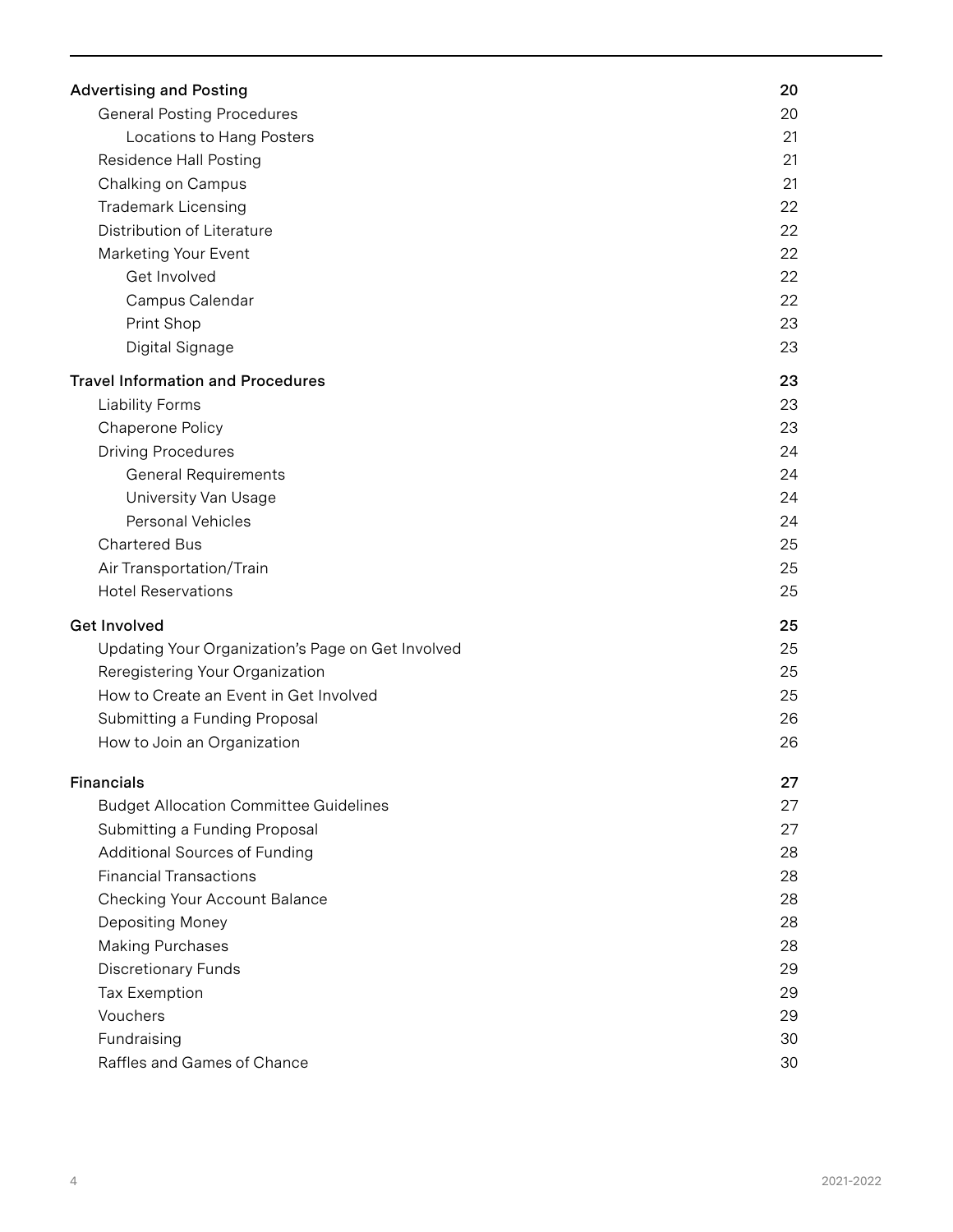# <span id="page-4-0"></span>**Student Clubs at Colgate University**

Student clubs at Colgate are defined as any number of individuals who: use the campus as the focus for their activities and/or use University facilities, or use student activity fee, or use the University name, or draw their membership primarily from among the student body of the University.

These clubs may be categorized in a number of different ways depending on their mission, vision, and structure.

- *Recognized Student Organization (RSO)* means a recognized Fraternity, Sorority, or Independent Student Organization, but not a Sponsored Student Organization. All Recognized Student Organizations are legally separate and independent of the University, but must adhere to the recognition standards that the University may from time to time establish and revise.
- Fraternity or Sorority means an established chapter of a national or international organization that has been granted a charter of recognition to operate at Colgate University and that has a structured process to select its membership. Its members must be fully matriculated Colgate students. Traditionally, fraternities and sororities have developed strong programs for alumni engagement and mentoring. Fraternities and sororities are funded by dues from their members and, as such, are not eligible to receive monies collected through the student activity fee.
- *Independent Student Organization (ISO)* means an organization established by Colgate University students to pursue a common interest. Each ISO is open to all currently enrolled Colgate students who seek to participate and become actively engaged in supporting the organization's activities. An ISO may be established by any group of students that petitions an advising department for recognition. ISOs may be funded through the student activity fee and should have equal opportunities for access to monies collected through assessment of that fee.
- ● *Sponsored Student Organization (SSO)* means an organization that is not an ISO because it is organized, sponsored, and operated by a University department, office, or unit, rather than by students. Each SSO is established to serve the goals of the sponsoring department, office, or unit, which oversees its operations and provides it necessary advice and financial support. SSOs may be funded through the student activity fee.
- Recognized Student Group means a number of Colgate University students who gather on an informal basis with a specific concern and designate one spokesperson for the group's activities. Each student group is open to all current Colgate students who seek to participate and become actively engaged in supporting the group's activities. A student group may be established by any group of students that petitions an advising department for recognition. Student groups may receive limited funding through the student activity fee and have limited privileges. All Recognized Student Groups are legally separate and independent of the University, but must adhere to the recognition standards that the University may from time to time establish and revise.
- Agency means a Recognized Student Group with a primary mission of service, philanthropy, or community engagement. All agencies must be recognized and advised by the Max A. Shacknai Center for Outreach, Volunteerism, and Education (COVE) and must adhere to the department's requirements, policies, and procedures. Agencies may be funded through the student activity fee.

# <span id="page-4-1"></span>**Responsibilities and Expectations of Student Clubs**

As a recognized student organization or group at Colgate University, your behaviors, events, and organizational standards reflect the mission and philosophy of the institution, as well as the values the University seeks to instill in the campus community. Each club should meet the following standards:

- Complete the annual recognition process with their respective advising department by submitting all required materials, completing mandatory trainings, and updating information on Get Involved (officers, rosters, constitution, etc.) as changes occur in a timely fashion.
- Remain in good standing with the University and engage in conduct that is consistent with the mission of the University. Follow and abide by all federal, state, and local laws and regulations, and all policies and procedures of Colgate University, including the [University Code of Student Conduct](https://www.colgate.edu/about/offices-centers-institutes/dean-college/student-rights-and-responsibilities/code-student) and the Student Organization Handbook.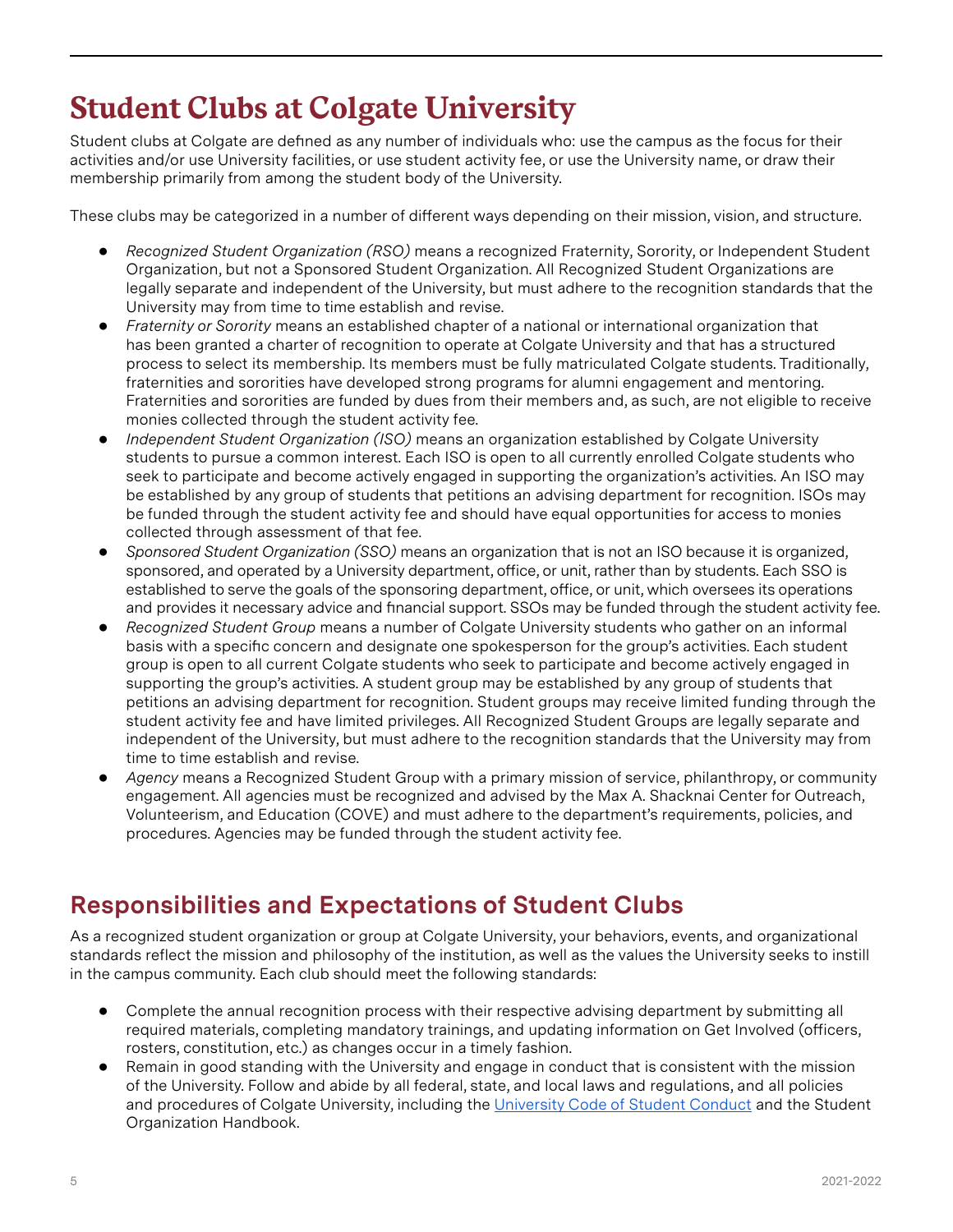- Adhere to the rules and procedures set forth in the organization constitution, including the [non](https://www.colgate.edu/current-students/colgate-university-student-handbook-2019-2020/student-rights-and-3)[discrimination policy](https://www.colgate.edu/current-students/colgate-university-student-handbook-2019-2020/student-rights-and-3) and [non-hazing](https://www.colgate.edu/current-students/colgate-university-student-handbook/student-policies/conduct#hazing) requirements for membership.
- ● Establish consistent communication with the organization's respective advising department and apprise of organization activities and decisions. Consult with the advising department for help with event policies and contract management.
- Ensure proper planning and execution of organization events and proper use of campus resources, including meeting and event space, office space, and other afforded benefits to the organization.
- Abide by all University and Budget Allocation Committee rules and procedures to meet all fiscal obligations incurred by the organization or group.
- ● Accept responsibility and accountability for organization members and guests at all on- and offcampus events.

# <span id="page-5-0"></span>**Recognition Process**

The Dean of the College division is home to more than 200 recognized student organizations and groups with myriad interests. If students find that they wish to create a community around an identity or interest not currently available on campus, they may create a new student community.

Student organizations and groups at Colgate University must be recognized by the Office of the Dean of the College under one of the following advising departments: ALANA Cultural Center, Center for Leadership and Student Involvement (CLSI), Max A. Shacknai Center for Outreach, Volunteerism, and Education (COVE), Office of the Chaplains, Office of Fraternity and Sorority Advising, Office of LGBTQ+ Initiatives, or Shaw Wellness Institute.

Recognized Student Organizations and Groups receive the following privileges:

- Use regulated references to Colgate University (e.g., name, trademarks, service marks)
- Have access to available funding sources
- Have access to Colgate vehicles
- Use of Colgate University facilities, including the sponsoring or presenting of a public performance on Colgate property
- ● Utilize a dedicated Colgate organizational budget account
- Have access to organizational management software
- Have access to faculty/staff advisers and administrative resources
- Ability to fundraise
- Use of University printing services

#### **Required Components of a Constitution for a Colgate University Student Organization or Group**

All student organizations and groups are required to have a constitution that contains the following criteria. An organization or group may put them in any order they choose. In the event of an organizational dispute or constitutional review, recognized student organizations and groups will be expected to abide by the required elements of a constitution below as stated in their constitution. If these components are not in an organization's constitution, they will be required to add them, receive approval from their advising department and then implement them.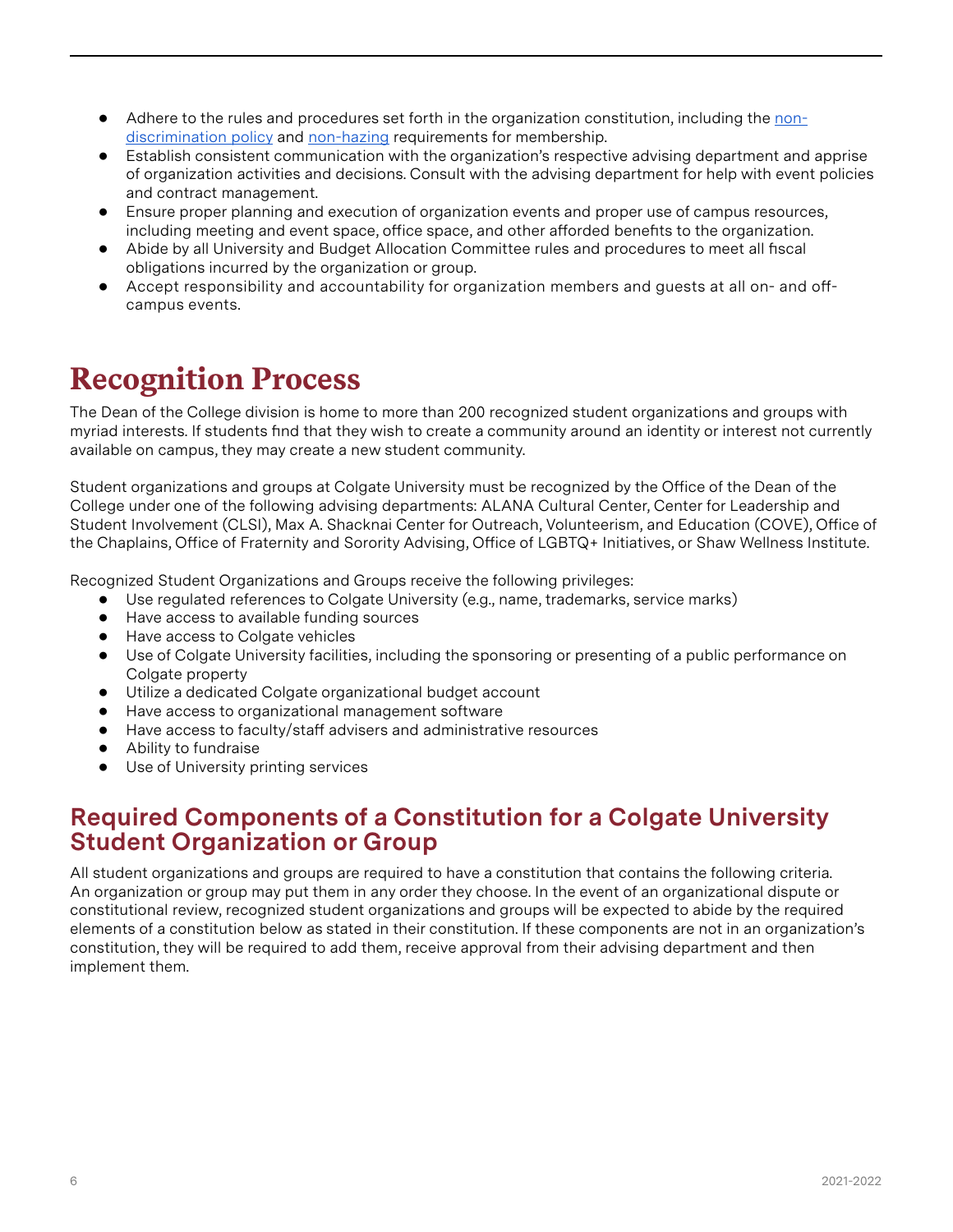## **Required elements of a constitution**

- ● Organization Name
	- State your organization's name and any acronyms you use.
	- Organization Purpose
		- ○ Describe your organization's mission, vision, and/or purpose.
- Membership Requirements, including:
	- Membership Statement: Student organizations and groups' membership will be limited to only currently enrolled Colgate students
	- ○ Non-hazing Statement: "No hazing or discrimination will be used as a condition of membership in this organization."
		- Information regarding hazing can be found [here](https://www.colgate.edu/student-life/health-safety-wellness/hazing-support).
	- ○ University Non-discrimination Statement: The student organization or group will not discriminate on the basis of gender, gender identity or expression, race, religion, national origin, ethnicity, color, age, marital status, citizenship, sexual orientation, or disability.
		- The prohibition on discrimination on the basis of gender shall not apply to membership
		- policies of existing ISOs recognized as single-gender organizations prior to October 11, 2013.
- **Revocation of Membership Process** 
	- Describe the process your organization would take in the event that you are considering revoking the membership of someone in your organization who is not fulfilling the membership requirements or upholding the organization's mission.
		- Example: Membership may be revoked without a mutual agreement for lack of participation, misconduct, or violations of any aspect of the constitution. The responding member will be notified in writing of the potential revocation at least five business days before the vote. The member will be allowed to address the organization to convey to members any relevant defense and materials before voting for removal. All eligible members with the exception of the responding student and those designated as the appeals committee will have the opportunity to vote. The appeals committee consists of three executive board members and four general members. Successful revocation of membership requires a two-thirds majority vote of eligible members. Revocation of membership will be valid for two (2) semesters.
- Appeals Process
	- Describes the process your organization would take if a member appeals the decision to revoke their membership. This process must be completed by members of the organization who were not involved in the initial revocation. Therefore, it is important to designate members of the appeals committee prior to the initial vote.
	- Example: Any student whose membership is revoked will have seven (7) calendar days to appeal the revocation. The appeal must be submitted in writing to the president and secretary, and must include any relevant information that has not already been presented. The president will then submit the appeal to the Appeals Committee. This committee consists of three executive board members and four general members. This committee will then render a decision at the next general body meeting or in seven (7) calendar days, whichever occurs first.
- Officer Requirements, including:
	- ○ Eligibility to Hold Office
		- Describe the requirements for a member to hold a leadership or executive position within your organization.
		- Example: The president shall... or The chair of the Hospitality Committee shall...
		- ○ Titles and Duties
			- List all leadership or executive positions and describe their respective responsibilities.
- Selection of Officers, including:
	- ○ Eligibility to Vote
		- Describe who in your organization has the ability to vote.
			- Any person that is in attendance at your meeting?
			- ● Active members?
				- ○ Requires your constitution to define "active member"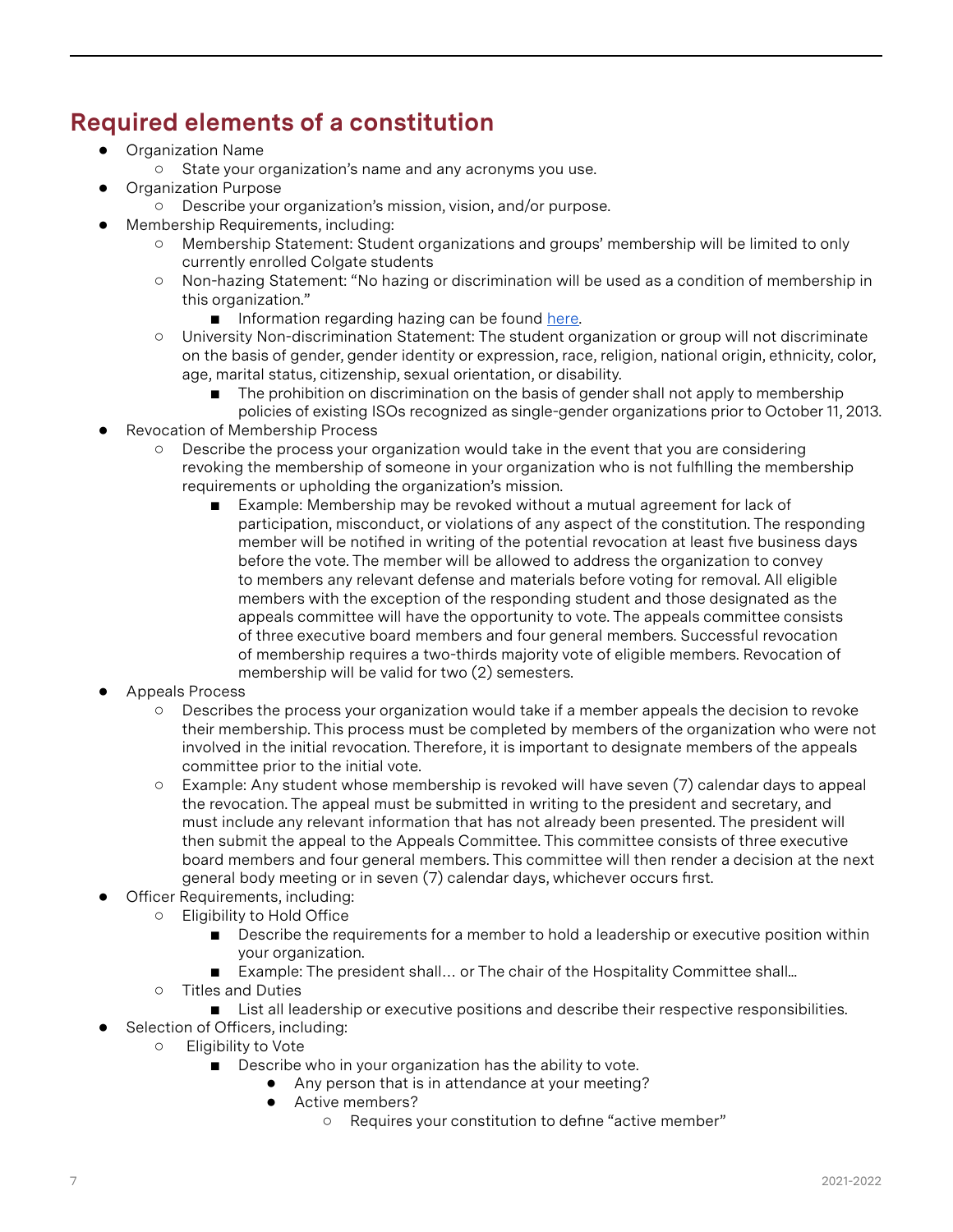- ○ Election Process
	- Describe the nomination and election process. This must be democratic.
		- When is the election? Every year?
		- ● Who facilitates the election process?
		- How do the candidates address the members?
		- How many votes are needed to win? Simple majority?
- ○ Term of Office
	- Describe how long a member can serve in a leadership or executive position.
		- ● Is their term on an academic or calendar year cycle?
		- Can someone hold a position multiple times?
- ○ Officer Vacancies Process, including:
	- Removal of Officers
		- Describe the process of how to remove officers.
			- ○ It is highly recommended that you use a similar process to removing a member.
- ○ Resignation
- Describe the process for a leadership or executive officer to step down from their position. ○ Filling Vacant Officer Positions
	- Describe the process for filling a vacant position.
- Amendments Process
	- ○ Describe how changes to the constitution are made?
		- How does one propose a change?

#### **Annual Registration**

student organization and group registration is open for the first four full weeks of the academic calendar each semester. Each group and organization must complete the registration process on their Get Involved page during this time in order to be recognized by their advising department and be eligible for funding from the Budget Allocation Committee. Completed registrations must include an accurate [roster](https://engagesupport.campuslabs.com/hc/en-us/articles/115001617606-Roster-Walkthrough) with at least two student leaders, approved constitution and bylaws, organization profile and picture, and semester goals.

[Instructions for reregistering your group or organization](https://engagesupport.campuslabs.com/hc/en-us/articles/204942554) can be found on the Campus Labs Student Leader Resource Guide.

#### **New Student Organization Registration**

If you do not see an organization that meets your interests and/or needs, all you need is the desire to get started and the willingness to make it happen! Research the existing student organizations on campus. These can vary every year, so look through the list at the Colgate Get Involved website[:](http://www.getinvolved.colgate.edu/) [getinvolved.colgate.edu/](http://www.getinvolved.colgate.edu/)

Researching other organizations can help prevent potential roadblocks in establishing a new organization. If there is an organization that has a purpose similar to the one you want to create, you may want to rethink your plan. Ask yourself the following questions:

- Will the membership overlap, causing low membership in both organizations?
- Will the Senate want to fund two separate organizations that have almost identical purposes?

● Will organization events, programs, or projects overlap so much that you will be duplicating each others' work? Take some time to ask around campus and see if anyone is interested in your idea. If there isn't very much interest, you may want to rethink your plan.

There are specific steps that new organizations must take in order to be recognized by the University and have access to funding from the student activity fee. The petition process begins at each semester's Involvement Fair and runs through the end of the fourth full week of the semester. The recognition process spans the length of two semesters to ensure that new organizations have developed a robust plan of action and all student leaders have completed the necessary training sessions.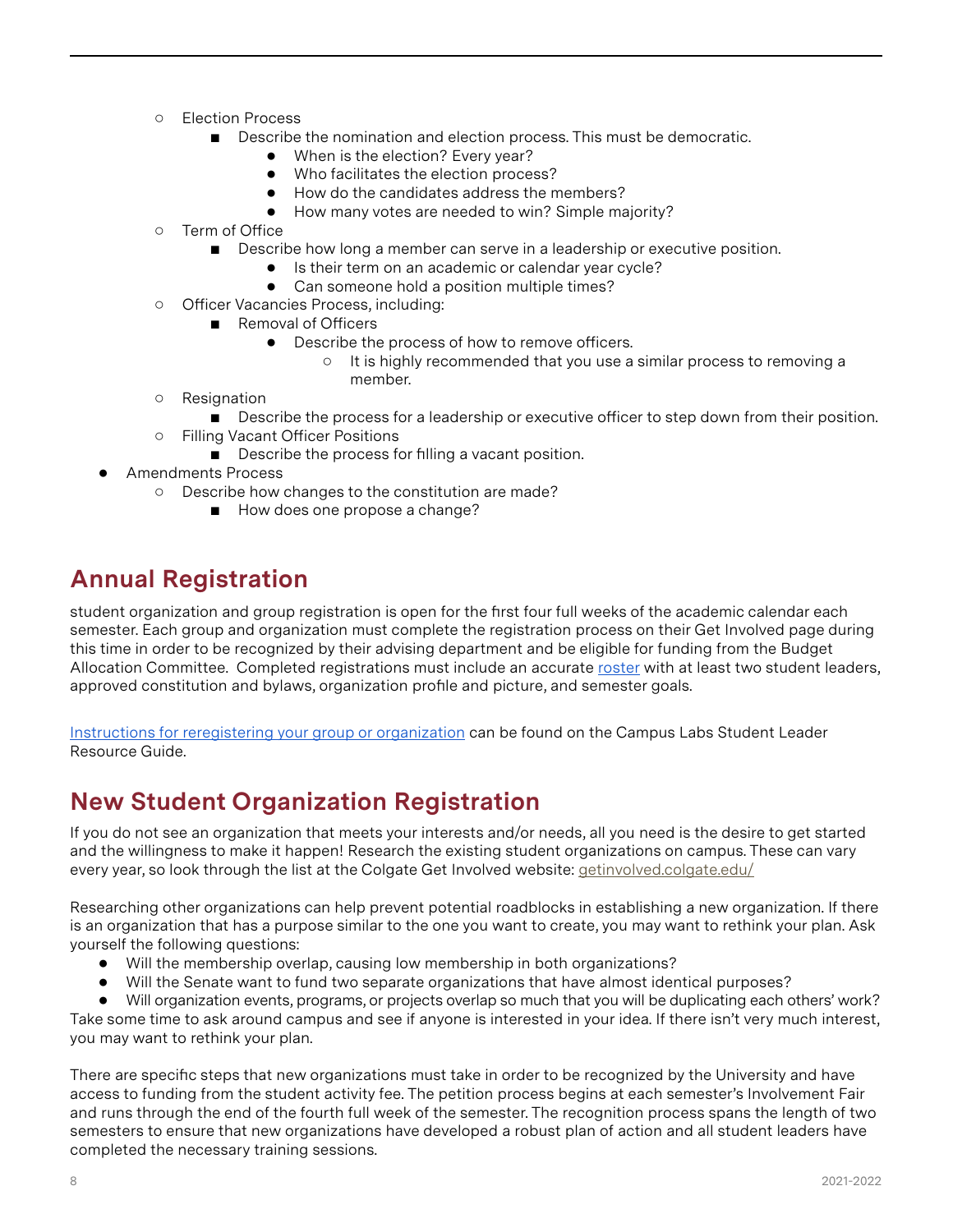#### *Step 1: Identify Advising Department*

Consider how your planned student organization will fit the mission statement of one of the University's advising departments. Each advising department — ALANA Cultural Center; Center for Leadership and Student Involvement (CLSI); Max A. Shacknai Center for Outreach, Volunteerism, and Education (COVE); Office of the Chaplains; Office of Fraternity and Sorority Advising; Office of LGBTQ+ Initiatives; and Shaw Wellness Institute has their own requirements for new student organizations.

General Criteria

- The organization must be open to any Colgate student who wishes to participate
- The organization must be beneficial and necessary to the enrichment of the Colgate community
- The organization must fill a unique niche within the Colgate community
- ● The organization must be sustainable over time

#### *Step 2: Register on Get Involved*

New student organizations must register on getinvolved.colgate.edu during the registration period, which runs from the start of the Involvement Fair to the end of the fourth full week of classes in the semester.

To register, please follow these steps

- Log on to [getinvolved.colgate.edu](http://www.getinvolved.colgate.edu/) with your Colgate credentials
- Click on the Organizations tab at the top of the landing page
- ● Click on the "Register new organization" button. Please note that this button is only visible during the registration period
- Complete and submit the registration form

When submitting a registration, all organizations will be asked to include:

- 1. The official name of the proposed organization.
- 2. The mission of the proposed organization, and how that mission would advance the Living the Liberal Arts goals described in Appendix A of the [Colgate University Student Organization Relationship Statement](https://www.colgate.edu/media/9406/download).
- 3. To the extent that the proposed organization anticipates seeking funding through the student activity fee, a proposed budget describing the amount of fees to be sought and how those fees would be used.
- 4. A list of proposed officers, all of whom must be Colgate students on active status.
- 5. Acknowledgment by all founding members of the proposed organization/group that:
	- a. The proposed organization or group will adhere to the terms of the Relationship Statement; all applicable University rules and regulations, including, without limitation, the University's Policy on Hazing, the Policy on Alcohol and Drugs, and the Policy on Equal Opportunity, Nondiscrimination, Sexual and Other Forms of Harassment; and any requirements established by the advising department;
	- **b.** Membership in the proposed organization will be limited to fully matriculated Colgate students;
	- c. The proposed organization will adhere to appropriate risk management practices and insurance requirements as established by the University;
	- d. The proposed organization will not discriminate on the basis of gender, gender identity or expression, race, religion, national origin, ethnicity, color, age, marital status, citizenship, sexual orientation, or disability.

#### *Step 3: Onboarding Meeting*

Once your registration form is submitted, you will be contacted by a staff member from the chosen advising department to schedule a meeting to discuss your organization. This meeting will focus on refining the mission and vision of your organization as well as present the criteria for ongoing recognition by the University. All leaders of the newly proposed organization should plan to attend to ensure that everyone understands the responsibilities and opportunities being a student leader at Colgate provides.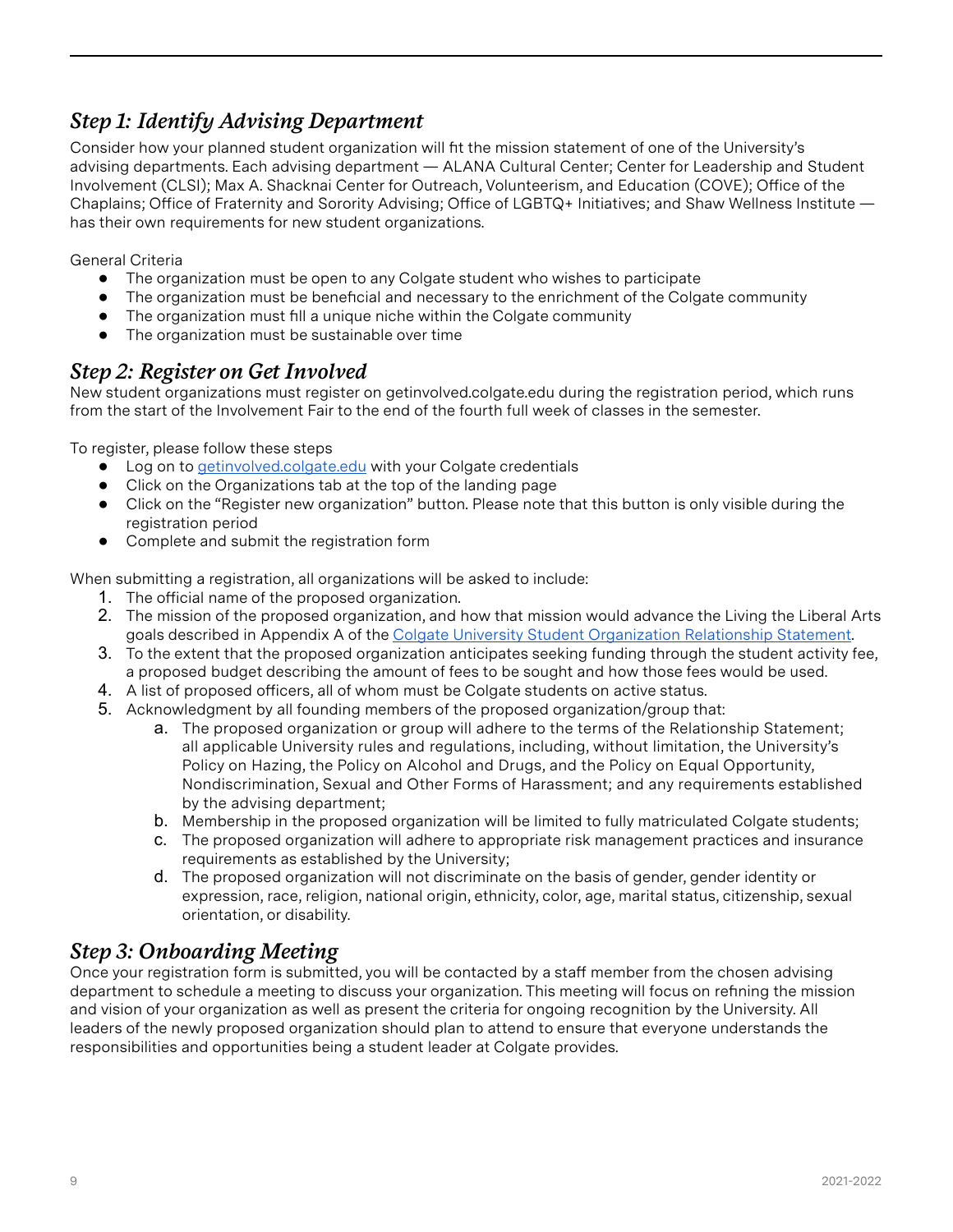#### *Step 4: Petitioning Semester*

All new organizations are considered on petitioning status during their first semester. During the petitioning period, new organizations should be focused on refining their mission and vision, holding informational sessions, recruiting members, and developing bylaws. By the end of the petitioning semester, organizations must have completed the following items to move on to the probationary stage the following semester:

- Met with their student organization adviser
- ● Identified student leaders
- Created mission and vision statements
- Developed organizational constitution and bylaws
- Submitted a SGA petition and delivered presentation

#### *Step 5: Probationary Semester*

Organizations that successfully complete the petitioning steps may move on to the probationary phase of student organization recognition. During the probationary phase, organizations should be focused on planning and executing events as well as refining their public presence. By the end of the probationary semester, organizations must have completed the following items to petition for ongoing University recognition:

- All leaders trained in accordance with NY State "Enough is Enough" legislation
- An established page on getinvolved.colgate.edu
- Evidence of success in implementing mission and vision
- ● A plan for the future of the organization

#### *Step 6: Ongoing Recognition*

Upon completion of all of the steps of the petitioning semester, information on the student organization will be forwarded to the Office of the Dean of the College for review. Groups that pass this review will be granted ongoing recognition on behalf of the Center for Leadership and Student Involvement.

#### **SGA Recognition**

In addition to gaining recognition from an advising department, student organizations and groups may choose to apply for recognition by the Student Government Association (SGA). SGA recognition allows your organization to submit proposals to the Budget Allocation Committee (BAC) for funding from the student activity fee.

To apply for SGA recognition, your organization must provide:

- Recognition by a Dean of the College advising department (ALANA, COVE, CLSI, Office of the Chaplains, Shaw Wellness Institute, LGBTQ+ Initiatives)
- Established bylaws in the form of a constitution
- Signatures of 50 students that support access to the student activity fee. [Signature form](https://www.colgate.edu/media/15956/download)
- A sample budget of how funding would be used to meet your organization's mission
- Approval of this request by your student organization adviser [SGA Recognition Petition](https://www.colgate.edu/media/11406/download)

Please submit your paperwork to the SGA liaison via their mailbox at the Center for Leadership and Student Involvement. Upon receiving the approved information, the Student Government Association will set up an appointment for your group to present in front of the Senate detailing your mission, proposed organization activities, and budget request. The Senate will then vote; SGA recognition is by majority vote.

Privileges of SGA-Recognized Student Organizations:

- ● Access to funding from the BAC and budget account
- Ability to sign up for a table at the Involvement Fair each semester
- Access to request SA Sound for on-campus events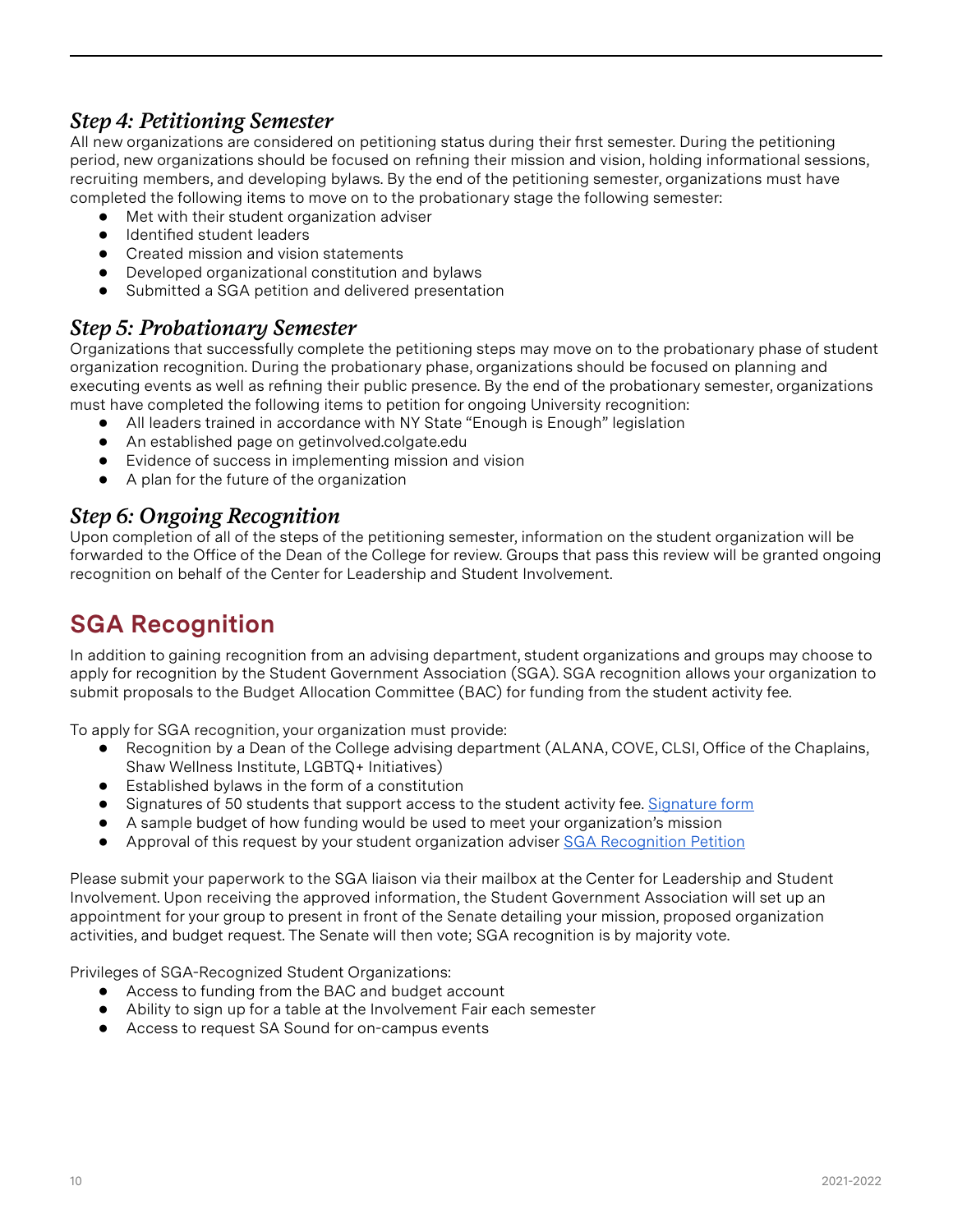# **Policies and Procedures**

## **Freedom of Association**

No member of the Colgate University community shall be denied membership in any organization or group because of gender, gender identity or expression, race, religion, national origin, ethnicity, color, age, marital status, citizenship, sexual orientation, or disability; provided that (1) the foregoing prohibition on discrimination on the basis of gender shall not apply to membership policies of student organizations recognized as single-gender organizations prior to October 11, 2013, and (2) fraternities and sororities may have policies that provide for singlegender membership.

# **Social Events**

Activities sponsored/hosted by students or student groups must not interfere with the educational purposes of the University, disturb others, or conflict with other University events. Student leaders and student groups must inform their advising department in advance of any social event; the enforcement of regulations pertaining to organized social events sponsored by a student organization is the responsibility of the organization's officers.

# **Code of Conduct**

As members of the Colgate community, students and student organizations are expected to uphold community standards. Failure to adhere to all applicable University policies and procedures may result in the student club's recognition being restricted, suspended, or withdrawn pursuant to the University's published disciplinary procedures.

Any alleged violation of the Colgate University Code of Student Conduct or University policy that can reasonably be attributed to a student club will be referred to the appropriate University personnel for review and action in accordance with applicable disciplinary procedures. Violations of the Colgate University Code of Student Conduct or other University policies may result in sanctions as set forth therein. These sanctions may include, but are not limited to, the loss of privileges up to and including suspension or withdrawal of recognition, fines, penalties, and/ or mandatory education or training.

The University's disciplinary procedures are separate and distinct from, and shall not preclude (even when based on the same or related events or circumstances) decisions by advising departments or the Dean of the College to deny initial or renewed recognition of a student club, and/or to impose limitations or conditions on recognition.

For more information, please refer to the [Code of Student Conduct](https://www.colgate.edu/about/offices-centers-institutes/dean-college/student-rights-and-responsibilities/code-student) in the Student Handbook.

## **Hazing**

Colgate University requires that no student participates in and that no student organization allows any of its new members, current members, or others to participate in any pre-membership ceremony or practice that involves mental or physical exhaustion or abuse, or in any way interferes with the students' mental or physical ability to perform their work at Colgate University. These rites must not reflect unfavorably upon either the group or the University or be of a dangerous, rude or demeaning nature.

For more information, please refer to the **Policy on Hazing** in the Student Handbook.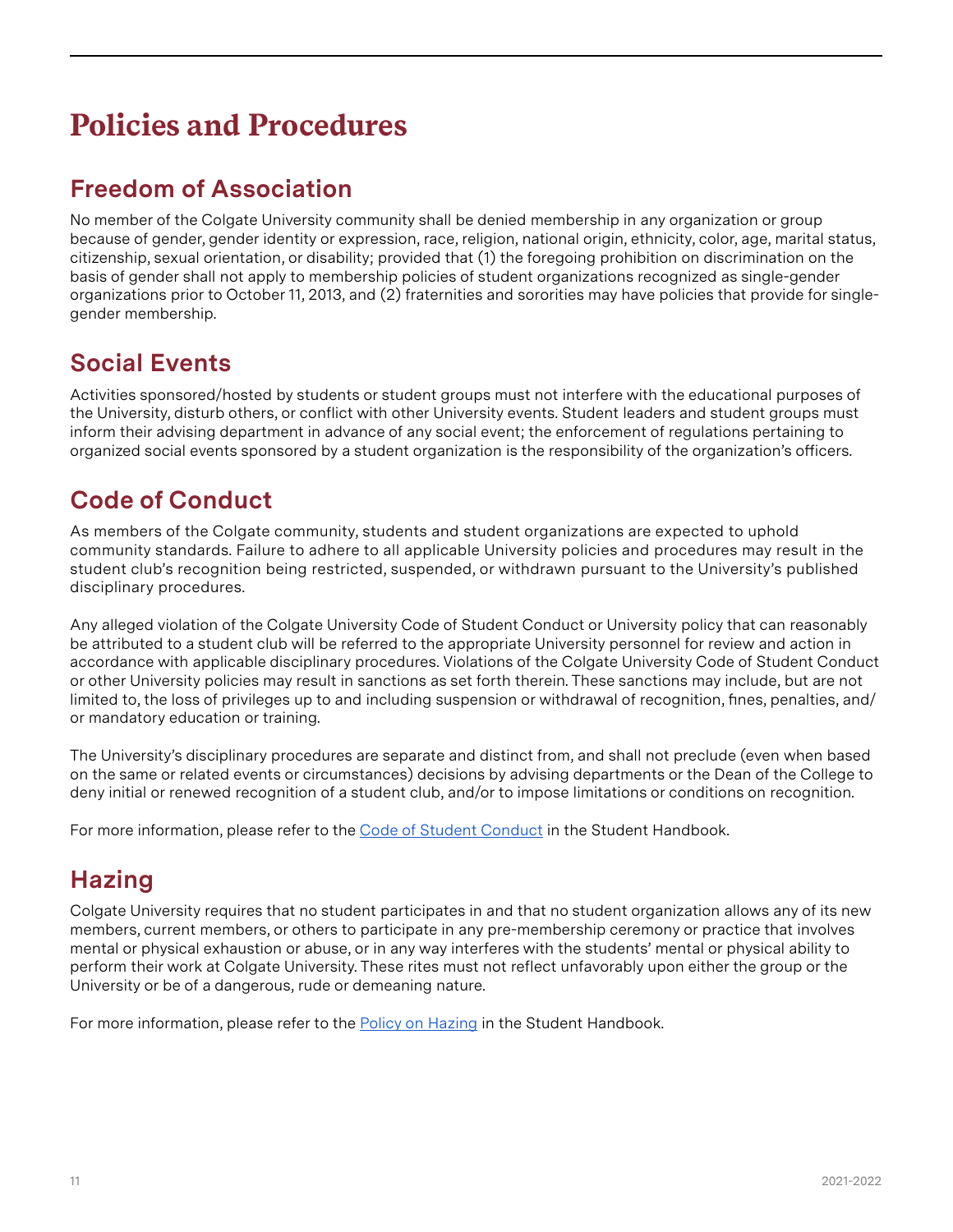# **Alcohol and Other Drugs**

All Colgate University students are subject to New York State law, local statutes and ordinances, and Colgate's alcohol and other drugs policy. Students who violate state or local laws or University policies will be subject to criminal and/or University disciplinary action. Ignorance of the law and Colgate's policy is not an excuse for any violations.

For more information, please refer to the policy on [Alcohol and Other Drugs](https://www.colgate.edu/current-students/colgate-university-student-handbook-2019-2020/student-policies/conduct#alcoholdrugs) in the Student Handbook.

## **Enough is Enough: Combating Sexual Assault on College Campuses**

All student leaders are required to complete the Sexual Assault Prevention Ongoing Education program annually. The program is an interactive online tool that covers important issues related to sexual assault, intimate partner violence, stalking, and sexual harassment, as well as options for bystander intervention. The course focuses on the opportunity and responsibility student leaders have to help build a safe community. This program is required of all student leaders regardless of other prevention programs completed in the past (e.g., in addition to the new student programs completed prior to the start of the semester, and trainings tailored to specific groups such as CLs and tour guides).

# **Event and Program Planning Guidelines**

Student organizations should not request contracts, make reservations, or spend money for anything until they have received approval for use of the account. There will be no reimbursements for items purchased prior to approval. Events, programs, or projects are not always approved and sometimes an approved event, program, or project does not receive full funding. Funding cannot be used for the employment of students.

When thinking about events, consider the following tenets:

- Safety First and foremost, is your event safe?
- Impact What is the impact of your event on students, staff, faculty, and the community? This can be thought of in terms of resources, emotional energy, political implications, etc.
- Inclusion Does your event aim to include everyone? Is it respectful?
- Quality What is the quality of your final product?

#### **Room Reservations**

In order to reserve a room for a meeting or event, student groups and organizations should go to the online event [management system](https://ems.colgate.edu/EmsWebApp/) (EMS). Reservations for meetings, activities, or events must be made as a student leader, not a self-booking user. In the event a student organization needs further assistance, student leaders should work with their respective advising department.

When reserving a space for a function, be sure to check the University calendar to see what events or activities are already scheduled (i.e., lectures, athletic events, concerts, etc.) to avoid conflicts.

#### **Facilities Event Setup and Support**

When planning events, programs, or projects, an organization may need support from the Facilities. Facilities work orders need to be requested directly through the student organization adviser at least a week before the event. The associated costs for support need to be considered and included in the group's proposal budget.

Work orders may include, but are not limited to:

- Ordering tables and chairs and trash or recycling bins
- ● Building a stage for a concert, including running electrical support for systems
- Cleanup before and after an event, program, or project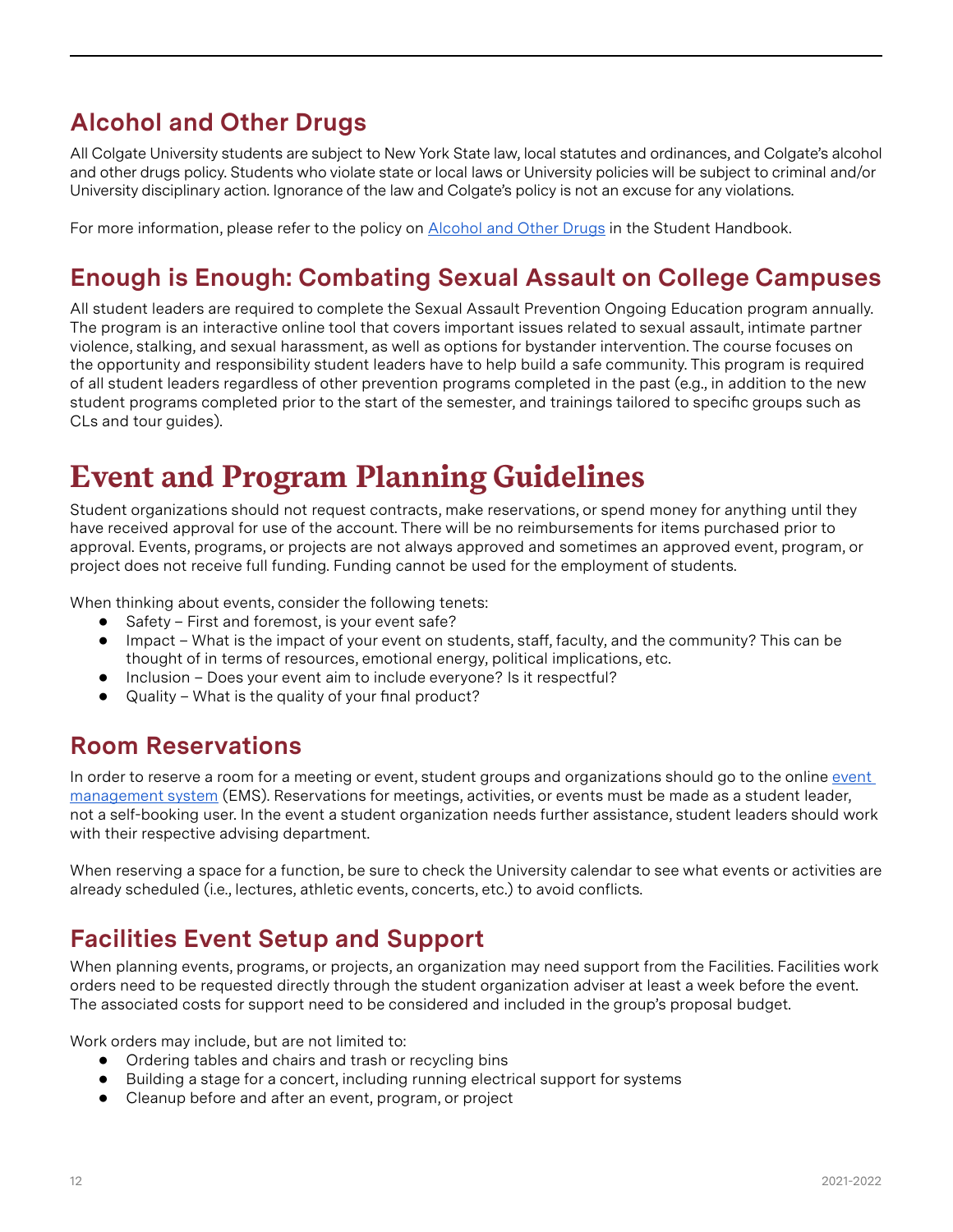Work orders need to be requested for all student organization events, especially if they involve food. Even if you plan on cleaning it up yourself, there should be one in case there is an accidental spill. A work order also lets Facilities know that they have to go back and check the room before the next person uses it. There may be cleaning and/or trash removal needed after your event. Some rooms only get cleaned one time per day, so it may not get checked after your event unless there's a work order. If there ends up being minimal (under a half hour) cleanup, Facilities staff will not charge time to your work order; it will be canceled and the group won't have to pay anything.

## **Contracts**

Contracts are an important way to protect student leaders and their organizations from possible liability associated with events or programs. The University requires that a contract is issued when a student organization plans to hire a non-Colgate group, individual, organization, or company to provide any service where a fee is involved.

Contracts must be submitted to the advising department at least 13 days in advance of the event. Be sure to anticipate the size and scope of the event, as several months may be required for contracts to be negotiated and executed. Each vendor/performer/service provider must be approved by the Purchasing Department, and a completed W-9 must be submitted in order for the University to remit payment.

Students may approach vendors/performers/service providers, etc., to gather information and discuss costs. Most entertainers or speakers are represented by an agency that will issue a contract. If the artist, performer, producer, or merchant, etc., does not provide their own contract, a generic contract is available from the CLSI office. Students are not permitted to sign any contract that legally binds the University. All contracts must be signed by a University official.

Contract Negotiation Tips:

- Be careful not to make verbal or informal email commitments before you have all your information. Your group will be responsible for any fees to which you agree.
- Ask for a copy of the rider(s) before proceeding with finalizing details of a contract. Be sure that you can fulfill all elements of the hospitality and technical rider needs before you commit.
- ● Think of the hidden costs that might come on top of the fee (such as food, lodging, and equipment rental). All extra costs are also multiplied by the number of band members or performers.

## **Performer, Speaker, Artist, Vendor Insurance**

In order to perform at an event at Colgate University, or University sponsored events, third parties must provide the University proof of liability insurance sufficient enough (generally \$1,000,000) to indemnify the University if their performance results in a claim against the University. This proof shall be in the form of a certificate of Insurance (COI), which names the University as an additional insured. For third parties who do not have liability insurance or other such coverage, event insurance may be secured. This insurance must be purchased by the third party directly. Colgate University or a student organization may not purchase it on the behalf of the speaker/ performer/artist.

# **Cash Prizes and Gift Cards**

In compliance with IRS regulations, Colgate University's policy concerning the tax treatment and reporting of cash prizes and gift cards is outlined below. The term "Cash Prizes and Gift Cards" also refers to cash equivalent prizes, including items such as books, clothing, or tickets to events. All specific gift cards (restaurants, iTunes, Barnes & Noble, etc.) will be taxed if the card is worth \$50 or greater. Any amount less than \$50 is not subject to tax. When giving a prize, be sure to collect the following information from the winning student:

- First and last name of recipient
- 'Gate Card #
- ● If they are, or have ever been, a college employee

The dollar amount of the prize/award to be paid and/or the value of the gift card or noncash item provided All of this information, along with the receipts for any prizes purchased, should be given to the student organization adviser.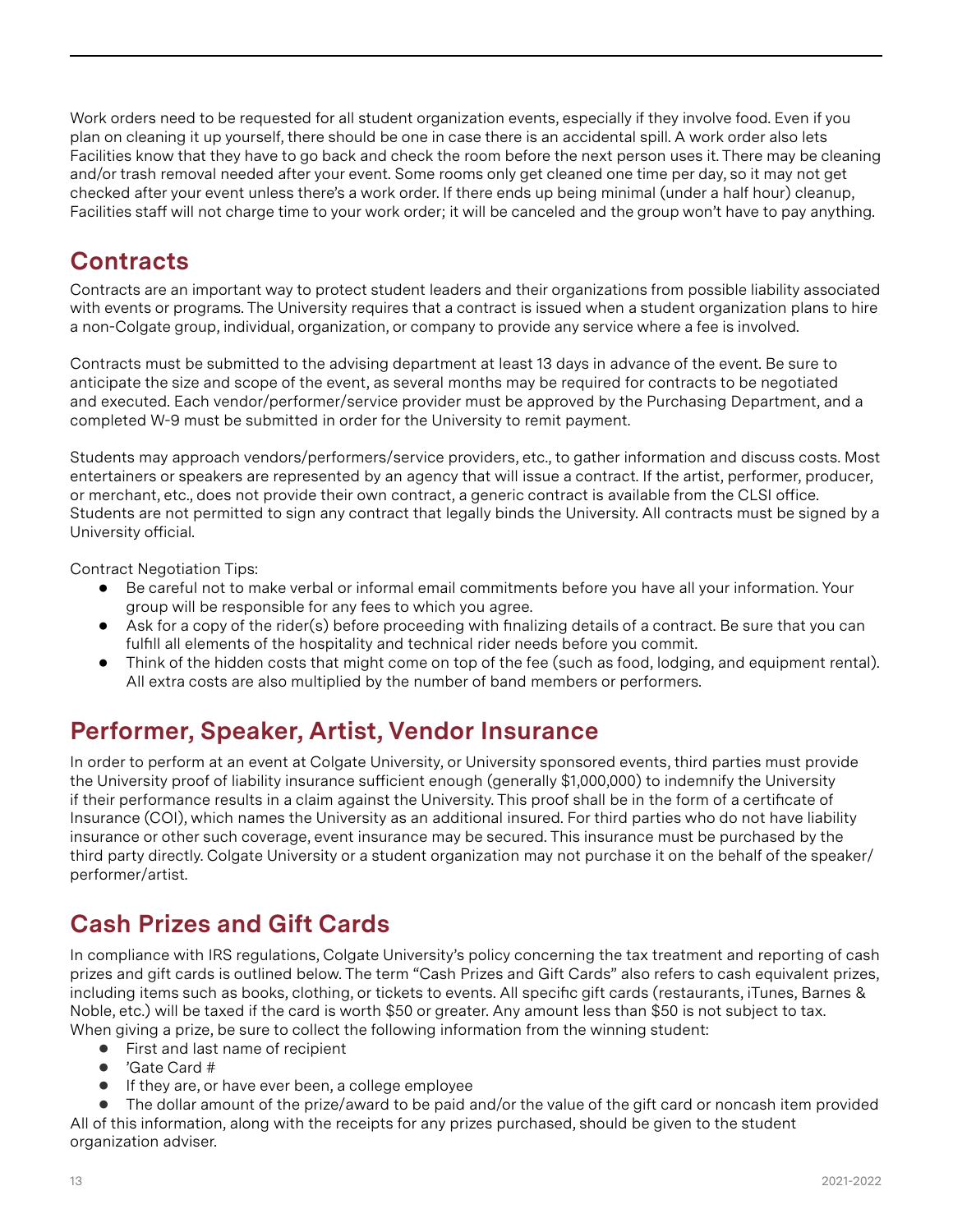## **Movie License Policy**

Showing movies is a popular program for student organizations. It is important that student organizations abide by "public performance" laws to ensure they are not infringing upon filmmakers' copyrights. Renting a movie without public distribution licensing or bringing in a personal copy to show to your membership or the general public is ILLEGAL and subjects the student organization and possibly Colgate to fines.

The Federal Copyright Act (Title 17, United States code, Public Law 94-553, 90 Stat. 2541) governs how copyrighted materials, such as movies, may be utilized publicly. Neither the rental, purchase, lending, or download of a movie carries with it the right to exhibit it publicly outside the home, unless the screening is properly licensed. This legal copyright compliance requirement applies to colleges, universities, public schools, public libraries, daycare facilities, parks, recreation departments, summer camps, churches, private clubs, prisons, lodges, businesses, etc., regardless of whether admission is charged; whether the institution is commercial or nonprofit; or whether a federal, state, or local agency is involved. The movie studios who own copyrights, and their agents, are the only parties who are authorized to license sites such as colleges and universities. No other group or person has the right to exhibit or license exhibitions of copyrighted movies. Furthermore, copyrighted movies borrowed from other sources such as public libraries, colleges, personal collections, etc., cannot be used legally for showings in colleges or universities or in any other site which is not properly licensed.

#### **Under the "Education Exemption," copyrighted movies may be exhibited in a college without a license only if the movie exhibition is:**

- ● An "integral part of a class session" and is of "material assistance to the teaching content."
- Supervised by a teacher in a classroom.
- Attended only by students enrolled in a registered class of an accredited nonprofit educational institution.
- ● Lawfully made using a movie that has been legally produced and obtained through rental or purchase.

The company that handles the majority of the licensing for Colgate is Swank Motion Pictures, Inc. Their website is: [swank.com](http://www.swank.com/). Fees for purchasing the rights to exhibit a film or TV show will be more expensive than simply renting the film. Typically, they can be hundreds of dollars; therefore, it is important to get a quote from Swank prior to applying for funding.

## **Large Event Policy**

Large events are defined as student organization programs that are more complex, with multiple layers of variables regarding planning, facility use, and attendance. Factors that should be considered to ensure that large event policies are implemented correctly include:

- Type of event (concert, dance, etc.)
- Location, time, and event setup
- Number of attendees
- Open or closed event to the noncollege community

Depending on the scope of the event, the following policies may apply:

- **Guest Policy:** Colgate University students are responsible for the behavior and actions of their guests. This responsibility extends to the areas immediately surrounding the event location, both during and after the event. All hosts must register their guests in advance. Guests and hosts must arrive at the event together, present valid ID for admittance, and depart the event together. All guest names are recorded along with the names of Colgate University hosts.
- Security Policy: Each advising department, in consultation with Campus Safety, determines security needs for large events. Student organizations are responsible for the cost of Campus Safety and other staff required for security when hosting a large event. Wristbands or another tracking system may be required.

The University reserves the right to end events that receive complaints. If complaints are received, Campus Safety will respond and determine if ending the event is warranted. Event organizers are expected to cooperate with the responding officers and to assist as needed. Following any large event, the event organizers are required to make certain the area is cleaned and all decorations removed. Failure to clean the area will result in additional charges to the organization.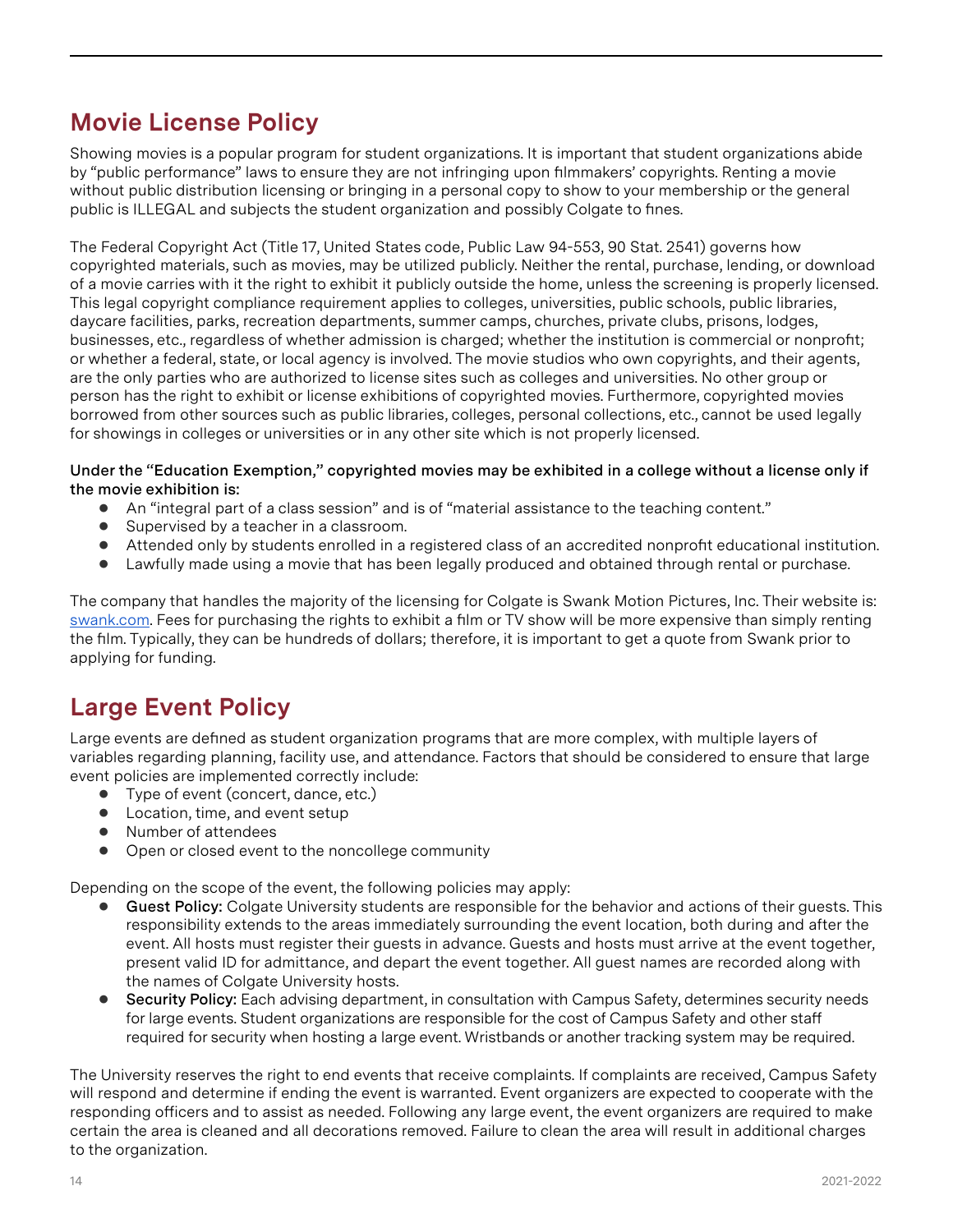#### **Tents and Tent Permits**

In accordance with New York State and Village of Hamilton fire/life safety codes, permits are required for all tents and membrane structures in excess of 200 square feet and canopies in excess of 400 square feet.

All permits for tents to be used on Colgate University property must be obtained through Emergency Management via the online request form found [here.](https://www.colgate.edu/about/campus-services-and-resources/tent-permit-requests) If your group is interested in multiple tents, one form can be submitted, and you will be contacted for further information. All forms must be submitted at least 7 business days prior to the event date.

After your form is submitted, a safe dig will be conducted by University officials on behalf of your event. Staff will mark off where your tent is allowed to be placed.

Typically, the University works with Morris Tent Rental and Auburn Party Rental to provide tents for events. Their websites are: [morristents.com](https://morristents.com) and [auburnpartyrental.com.](http://www.auburnpartyrental.com)

If your group is considering having a caterer cook inside a tent, special cooking tents need to be discussed and arranged for with your tent provider.

#### **Restroom Facilities & Port-a-Potties**

Restroom facilities should be considered at all event locations, even those outside. If an event expects a large attendance, it is recommended that organizers consider providing additional restroom facilities, such as Port-a-Potties. Best practices indicate that the minimum requirement for portable restrooms is one port-a-potty per 100 people for up to four hours.

# **Audio/Visual Support**

#### **Information Technology Services**

On-campus event support is available from the Colgate University ITS department and can be requested through EMS (Event Management System) when booking your room reservation. Requests need to be made at least 48 hours in advance of your event.

#### **Available Services:**

- Device support (e.g., laptop connection to the in-room projection system)
- Microphones and podiums
- ● Livestream and video/audio recording
	- ○ Two- to three-week lead time is required for these services
	- ○ If contracting with a speaker/performer/artist, they must agree ahead of time

#### **Amplified Sound, Sound Variances, and Ordinances**

To minimize the disruption of academic and administrative activities, music, amplified sound, or other loud noise is permitted generally only between 5:00 p.m and 9:00 p.m. on weekdays and 8:00 a.m. to midnight on weekends. Even during approved hours, all noise should be kept at a reasonable level and University officials may require event organizers to change the volume to a specific lower level, or turn off the amplifiers altogether if complaints have been received. Student organizations should consult their advising department and Campus Safety anytime there are plans to have amplified sound at an outdoor event.

Sound permits or variances are required primarily for outdoor sound amplification. If an event is scheduled within allowed time frames and below designated decibel levels, organizations need only file a sound permit. Any event that falls outside of established times/decibel levels will require a sound variance.

A sound variance permit may be applied for here: [hamilton-ny.gov/wp-content/uploads/2017/08/Sound-Variance.pdf](https://hamilton-ny.gov/wp-content/uploads/2017/08/Sound-Variance.pdf)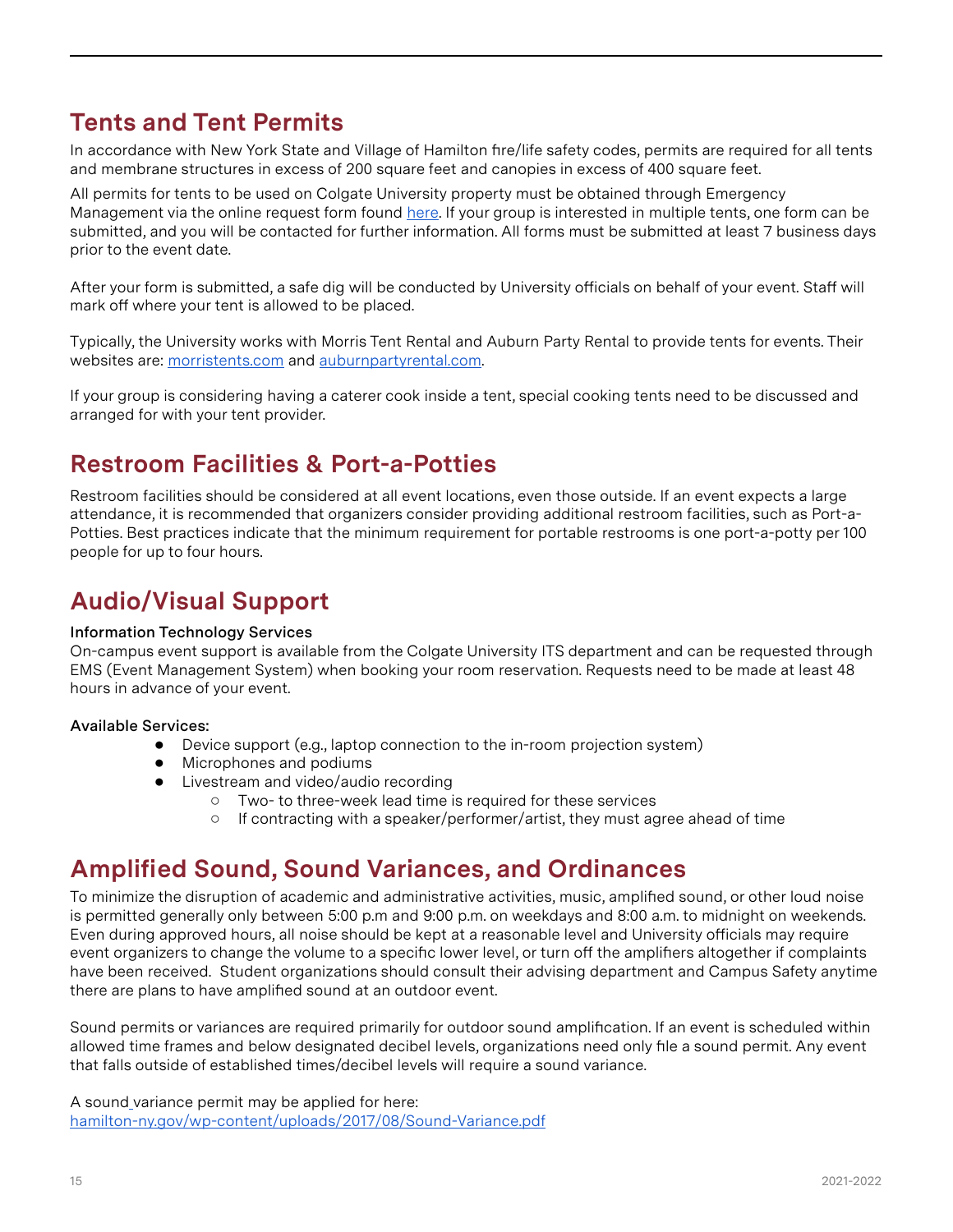#### **Political Events**

If a student organization wishes to bring a political speaker to campus or host political events or discussions, the following guidelines should be followed:

- An announcement should be made at the beginning of the program reiterating that the University does not endorse nor support any particular party or candidate.
- It is fine to allow campus facilities to be used by students for a political discussion/speaker as long as those facilities are available to other parties on an equal basis.
- Campaign posters should NOT be hung on University property (advertising the speaker is OK) and no fundraising should occur.

# **Off-Campus Events**

Occasionally, registered student organizations will sponsor events at an off-campus facility. Student organizations are not encouraged to host off-campus events because it limits the opportunity for students to participate. However, should your organization plan such an event, it is essential that you meet with a professional staff member in your advising department and keep them involved in your planning process from the beginning. Venues for University events held off campus may request that a Certificate of Insurance be issued to the venue. The organizer of the event can obtain the certificate by working with their student organization adviser at least seven days prior to the event and should have the following information available:

- Name of organization to receive the certificate
- ● Mailing address, fax number, and email (if applicable) of certificate recipient
- Indication of whether the certificate holder should be named as Additional Insured
- $\bullet$  Brief description and date(s) of event

#### **Issues to keep in mind when planning off-campus events:**

- ● Liability
- Negotiation of contracts (with the facility's management)
- Financial management (off-campus facilities can be quite costly)
- Security

#### **Food and Nonalcoholic Beverages**

Colgate Dining Services has put together a [variety of options](https://colgateuniversity.catertrax.com/menuGrid.asp?mode=p&cg=2&intCustomerID=) for student organizations to use for their programs and events. When possible, student organizations are encouraged to use Colgate Dining Services for their catering needs.

#### **Sale of Food Items**

Candy sales – Fundraisers that include candy (i.e. Candy-Grams) are acceptable provided that all candy is prepackaged and individually wrapped. Unacceptable candy includes items such as M&M's that are opened and sorted or any type of bulk candy that is not individually packaged.

Bake Sales – Student Organizations who wish to hold a bake sale should abide by the Funding and Fundraising policies. Only homemade baked goods (items that do not have to be temperature controlled) may be sold at tables reserved for bake sales. No other foods are permitted.

#### **Prepackaged Food**

Pre-packaged items may be provided by the student organization. This usually includes party size snacks (i.e. large bag of chips, cookies, pretzels, etc.). Pre-packaged items requiring temperature control (heating or cooling) are not permitted. All cold beverages must be Coca Cola.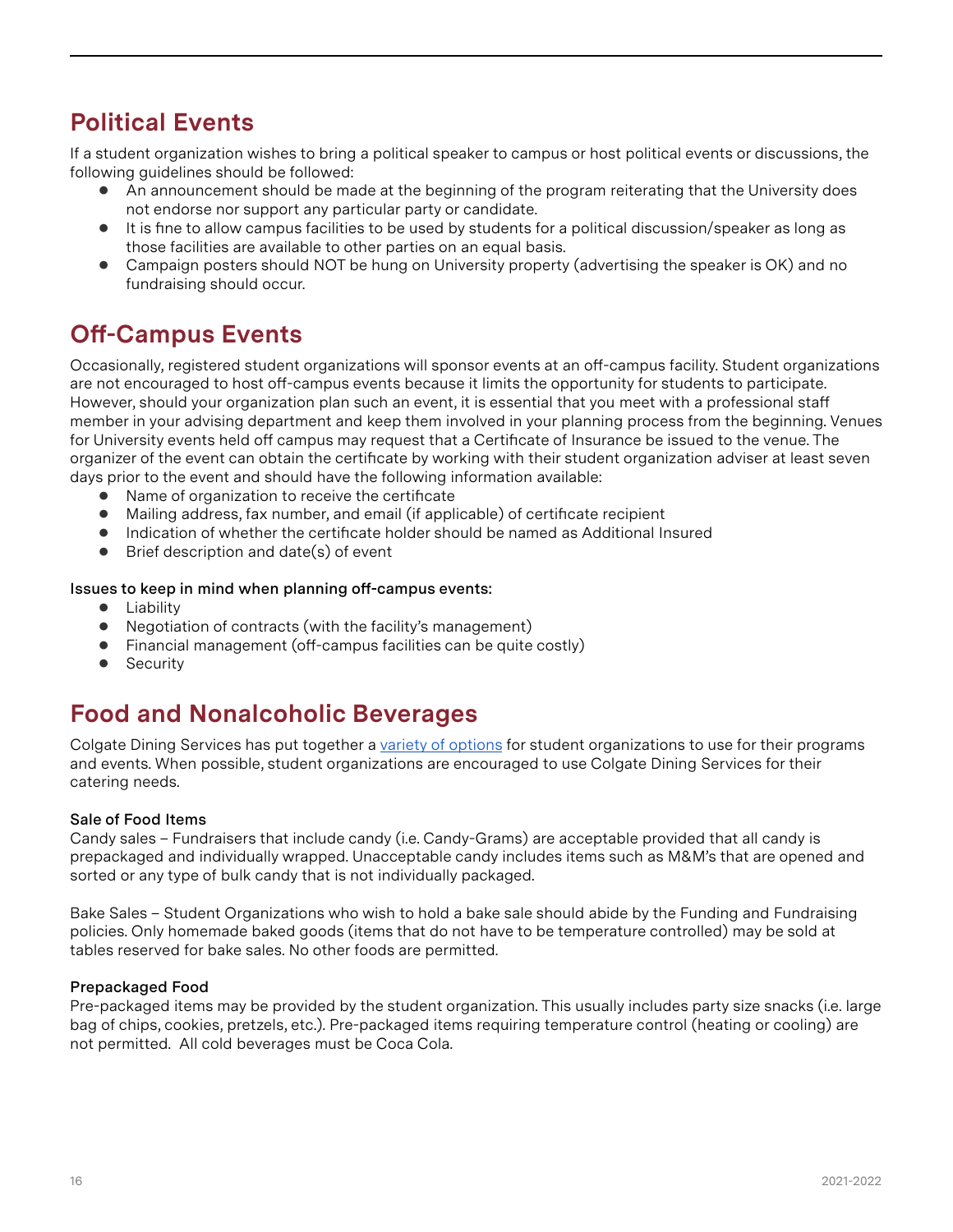## **Events With Alcohol**

Social events with alcohol may not be scheduled when classes are not in session, including new student orientation, reading days and final exam periods. Additionally, events with alcohol are not permitted until the conclusion of the Drop/Add period at the beginning of each semester and after the last day of classes at the end of each semester. Catered events requiring a liquor license and/or outdoor events involving amplified sound require approval by the University at least three weeks in advance of the event, regardless of the time of night or day for which it is scheduled.

#### *Hosting Expectations for Events of All Sizes*

- 1. A limit of three events per week may be registered at the same location. (Wednesday through Saturday). No event shall exceed four (4) hours or extend beyond 2:00 a.m. for indoor events or midnight for outdoor events. All events must be registered with and approved by a Dean of the College staff member at least 72 hours prior to the event.
- 2. Every registered event may require an in-person Event Review with a Dean of the College staff member prior to the event approval. The Dean of the College staff will use that time to review the event with the host(s).
- 3. The host(s) of any event with alcohol is responsible for any property damage caused by the actions of event attendees, whether invited or uninvited, and will be held responsible for damages to the area where the event is held, as well as bathrooms or adjacent spaces used by attendees. All events must be conducted in a safe, responsible manner that is not disruptive to surrounding areas.
- 4. Individuals or organizations hosting an event should be aware that they may be held liable for damages for personal or other injuries suffered by attendees or others as a result of alcohol consumed at the event.
- 5. The University expects reasonable attention to the cleanliness of the space following the event. Social host(s) are responsible for coordinating the cleanup efforts, both inside and outside of the event space.
- 6. Any violation of the above requirements may result in disciplinary action in accordance with the system of University standards and student conduct and/or the Policy on Alcohol and Other Drugs. In addition, the Dean of the College division may not approve the registration of events by persons or organizations that have violated the above requirements or other Colgate policies and/or procedures.

#### *Catered Events*

Catered events are organized functions held inside or outside a residential facility, common space in a residence hall, fraternities and sororities, Parker Commons, or other approved large campus venues where alcohol is served to students of legal age by a licensed caterer, and which are open to students of Colgate University. Catered event hosts are responsible for informing their chosen caterer of, and ensuring full compliance by the caterer, with these requirements:

- 1. All catered events must be registered with and approved by a Dean of the College staff at least three (3) weeks prior to the event. Events must be conducted in a manner consistent with that stated in the registration request and approval.
- 2. Students who wish to host catered events with alcohol must be at least 21 years of age and must complete all Dean of the College trainings and requirements. There must be at least two (2) ASTP (Alcohol Skills Training Program) trained hosts, including one (1) member of the organization's leadership team, present at all times during the event. The hosts must participate in ASTP prior to registering the event (see Additional Hosting Expectations) and must meet with a Dean of the College administrator to review the event.
- 3. A reasonable amount of water, nonalcoholic beverages, and food must be provided for the duration of any catered event at which alcohol will be available. Water and nonalcoholic beverages must be as visible and accessible as the alcoholic beverages that are being served. A reasonable amount of food also must be provided and readily accessible. Alcohol may not be served at an event until water, nonalcoholic beverages, and food are also available; alcohol may not be served if the water, nonalcoholic beverages, or food become unavailable.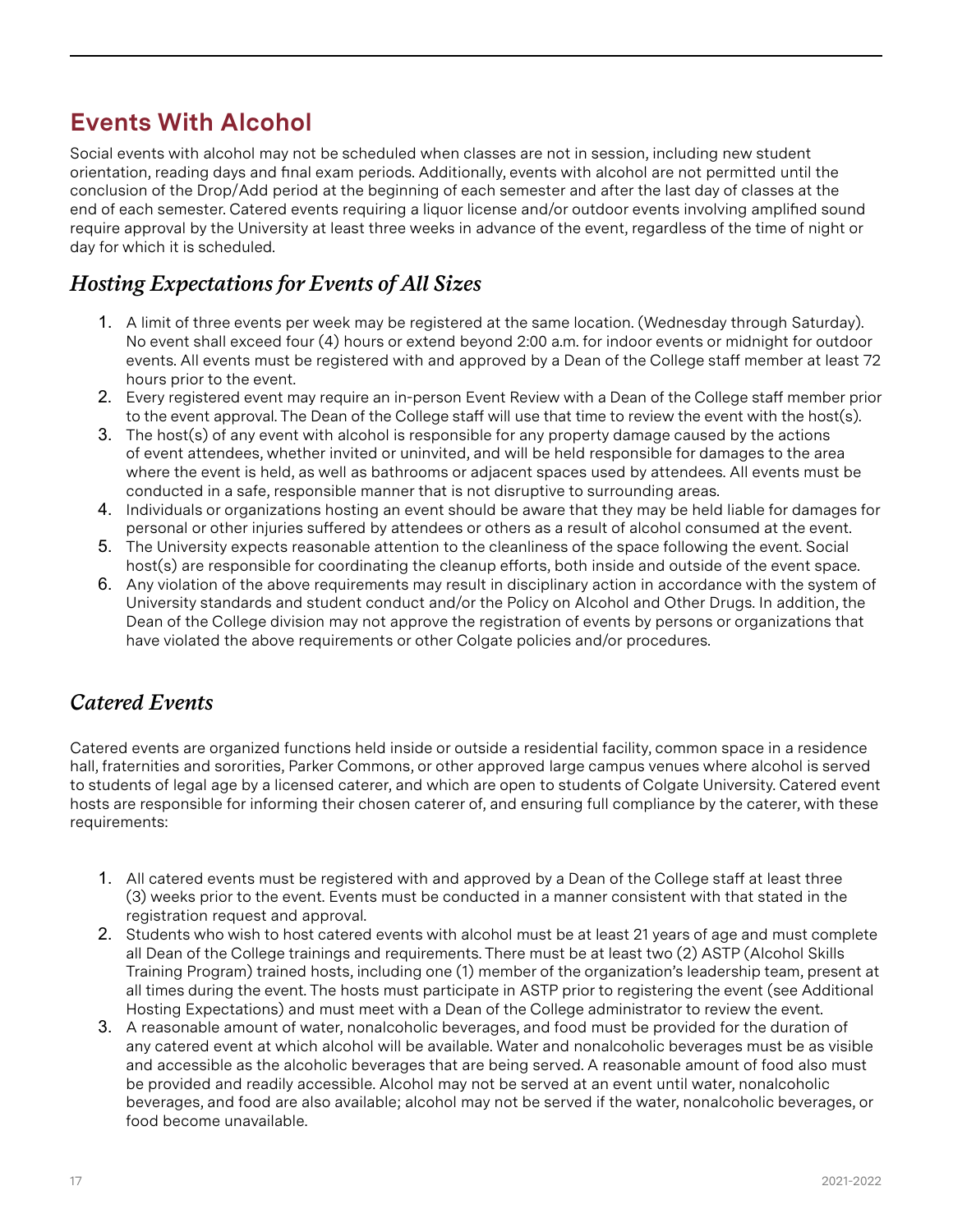- 4. Proper verification of age is required at catered events on campus where alcohol is served and must be conducted by the caterer or security detail. Wristbands must be distributed to of-age students to ensure that alcohol is provided only to those who are of age. Catered event attendees may not be served more than one alcoholic beverage at a time.
- 5. Host(s) of catered events must be present for the entire event, monitor the event, and make sure there is no underage consumption, or other violations of Colgate policy (including without limitation these requirements). Activities that promote high-risk drinking, such as excessive and/or rapid consumption of alcohol, including without limitation drinking games or other consumption of a competitive nature, are not permitted. Drinking may not be the central activity of any event.
- 6. A University official may check in at the beginning of each catered event to meet with the event host(s) and see if the event is set up and/or being conducted properly (e.g., ID checking process is identified, nonalcoholic beverages and food are available). The University official may check in during the event, and if any concerns/issues are noted (e.g., excessive noise or a safety concern), the official will make every effort to contact the host(s) to ensure the concern/issue is resolved.
- 7. If a University official has concerns that a catered event is not being conducted according to these requirements, the official will have the right to either allow the host to remedy the situation or shut down the event.
- 8. Printed and electronic publicity (e.g., social media or other mass app-based distribution) for catered events on campus may mention alcohol, provided that the following specific and approved language is used:

*"Nonalcoholic beverages available. Beer 21+"* or *"Nonalcoholic beverages available. Wine 21+"* or *"Nonalcoholic beverages available. Beer and wine 21+"*

Only a Dean of the College administrator may approve variations to this standard language for publicity, regardless of where the event is to be held.

Event publicity may contain no other references to alcohol, including without limitation: price of alcoholic beverages; types of beer or wine available; or photos or logos of alcoholic beverages.

#### *Large Invitation Events*

Large-invitation events are organized functions held in the common areas of a common space of a residence hall, fraternities and sororities, apartment, or townhouse where alcohol is served to of-age students, that are open to students other than those who live in the residential unit and their invited guests, or that exceed sixty-five (65) attendees. The attendance of the event may not exceed the maximum permitted occupancy of the space, as determined by the University.

- 1. Students who wish to host large invitation events with alcohol must be at least 21 years of age. There must be at least two (2) ASTP-trained hosts including one (1) member of the organization's leadership team present at all times during the event. The host(s) may participate in ASTP prior to registering the event (see Additional Hosting Expectations) and meet with a Dean of the College administrator to review the event.
- 2. All large invitation events where alcohol is present must be registered with and approved by a Dean of the College staff member at least 72 hours prior to the event. Events must be conducted in a manner consistent with that stated in the registration request and approval.
- 3. A reasonable amount of water, nonalcoholic beverages, and food must be provided for the duration of any large invitation event at which alcohol will be available. Water and non-alcoholic beverages must be as visible and accessible as the alcoholic beverages that are being served. A reasonable amount of food also must be provided and readily accessible. Alcohol may not be served at an event until water, nonalcoholic beverages, and food are also available; alcohol may not be served if the water, nonalcoholic beverages, or food become unavailable.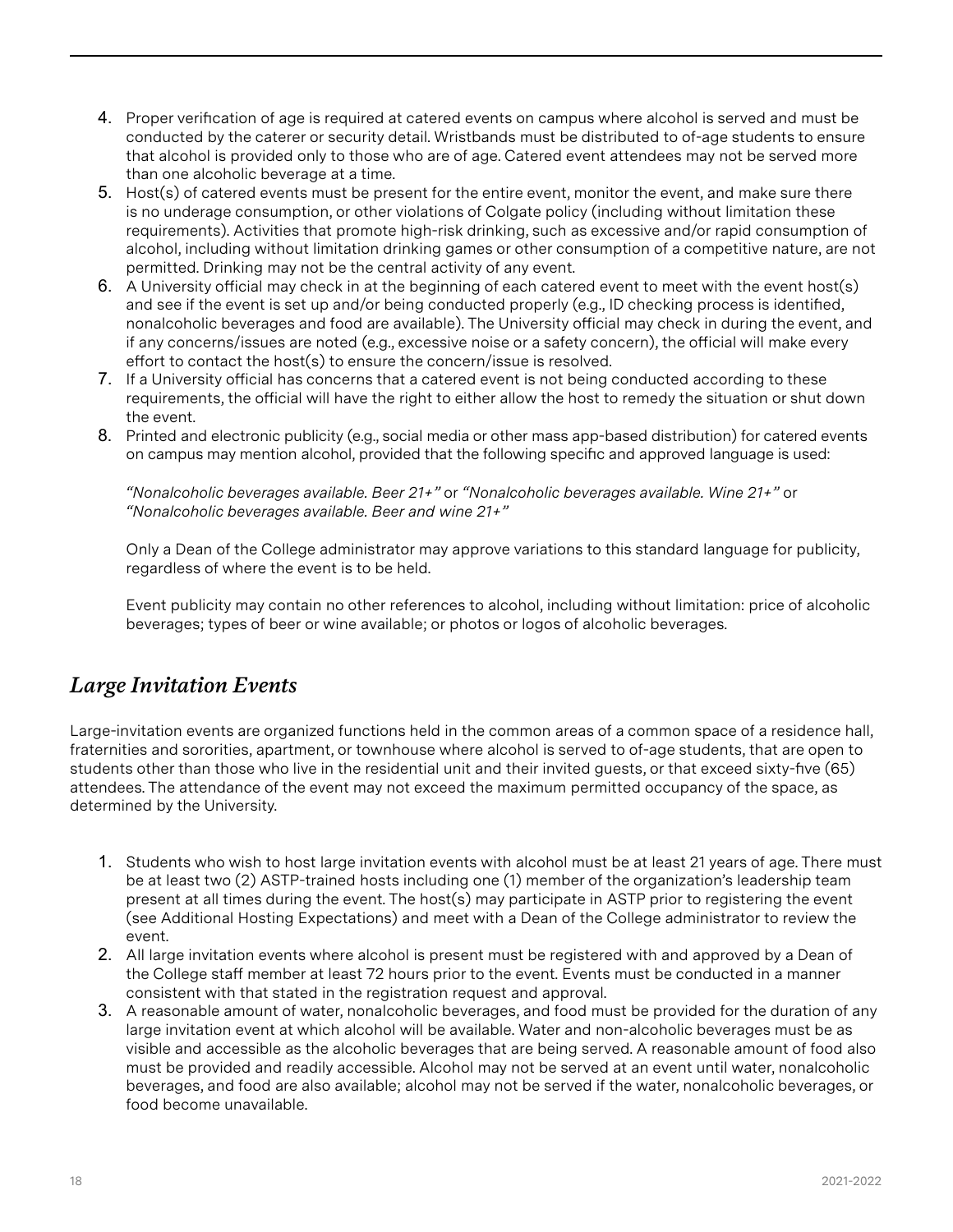- 4. Proper verification of age is required at large invitation events on campus where alcohol is served.
	- a. Acceptable identification for age verification of Colgate students is a valid state or government ID accompanied by a Colgate University ID. Failure to have both of these pieces of identification must result in a request for additional forms of ID, and failure to produce such additional ID must result in the denial of alcohol service. Guests who are not Colgate students must show at least two forms of ID, one of which must be a valid state or government ID.
	- b. Wristbands must be distributed to of-age attendees to ensure that alcohol is provided only to those who are of legal drinking age.
	- c. Large invitation event attendees may not be served more than one alcoholic beverage at a time.
	- d. Throughout the duration of all large-invitation events on campus, those in charge of age verification and alcohol service must continue to monitor and ensure that alcohol is not provided to students who are under 21 and that students who are of legal drinking age are not overserved.
- 5. Host(s) of large-invitation events must be present for the entire event, monitor the event, and make sure there is no underage or unsafe drinking, or other violations of Colgate policy (including without limitation these requirements).
- 6. A University official may check in at the beginning of and/or during each large invitation event to meet with the social host(s) and to see if the event is set up and/or being conducted properly (e.g., ID checking process is identified, nonalcoholic beverages and food are available). The University official may check in during the event, and if any concerns/issues are noted (e.g., excessive noise or a safety concern), the official will make every effort to contact the host(s) to ensure the concern/issue is resolved.
- 7. If a University official has concerns that a large invitation event is not being conducted according to these requirements, the official will have the right to either allow the host to remedy the situation or shut down the event.
- 8. The amount of alcohol present must be scaled for reasonable levels of consumption by the reasonably anticipated number of attendees of legal drinking age.
- 9. Wine, beer, and other malt beverages may be served. Hard alcohol is prohibited.
- 10. Printed and electronic publicity for large-invitation events on campus may mention alcohol, provided that the following specific and approved language is used:
	- a. *"Nonalcoholic beverages available. Beer 21+"* or *"Nonalcoholic beverages available. Wine 21+*" or *"Nonalcoholic beverages available. Beer and wine 21+"*
	- b. Only a Dean of the College administrator may approve variations to this standard language for publicity, regardless of where the event is to be held.
	- c. Event publicity may contain no other references to alcohol, including without limitation: price of alcoholic beverages; types of beer or wine available; or photos or logos of alcoholic beverages with the exception of licensed establishments on campus.
- 11. Activities that promote high-risk drinking, such as excessive and/or rapid consumption of alcohol, including without limitation drinking games or other consumption of a competitive nature, are not permitted.
- 12. Drinking may not be the central activity of any event.

#### *Private Events*

- 1. For the purposes of this process, "small private events" are organized functions held in the common areas of a residence hall, fraternity or sorority, apartment, or townhouse where alcohol is served to ofage residents of that residential unit and their guest(s), with a minimum of twenty-five (25) but not to exceed sixty-five (65) attendees. The attendance of the event must not exceed the maximum permitted occupancy of the event space, as determined by the University.
- 2. Students who wish to host small private events with alcohol must be at least 21 years of age and reside in the space in which the event will be held. All small private events must be registered with and approved by a Dean of the College staff member at least 72 hours prior to the event. Events must be conducted in a manner consistent with that stated in the registration request and approval.
- 3. Small private events are by personal invitation only. When choosing how many students to invite, a host should be mindful of the number of students permitted to be present in the event space at one time, as determined by the University. Advertising/publicizing of private events is prohibited. The use of social media is only permitted in the context of private and directed invitations. (e.g., private messages on Facebook, direct message on Twitter).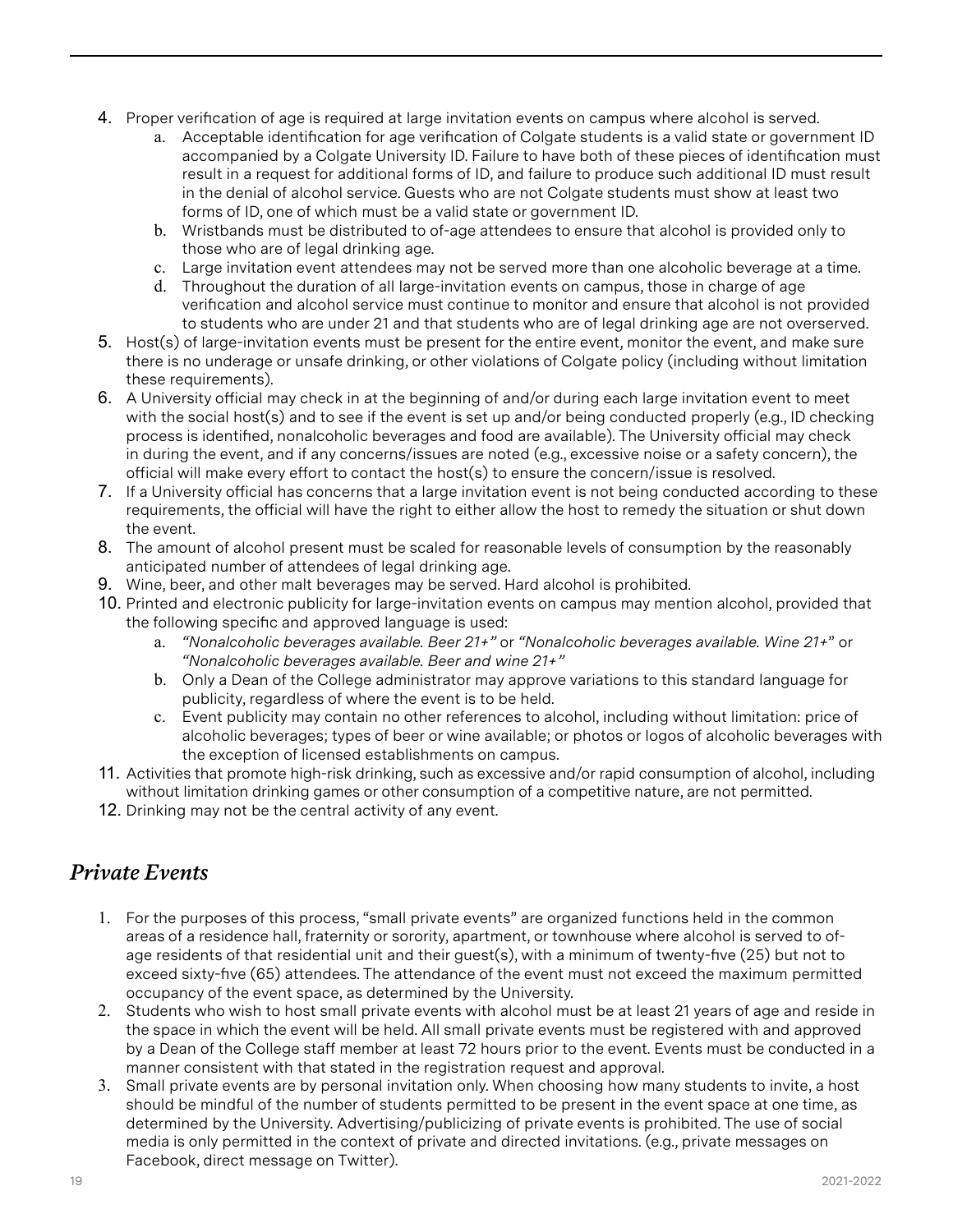- 4. Host(s) of small private events must be present for the entire event, monitor the event, and make sure there is no underage or unsafe drinking, or other violations of Colgate policy (including without limitation these requirements). Proper verification of age is required at small private events. Acceptable identification for age verification of Colgate students is a valid state or government ID accompanied by a Colgate University ID. Failure to have both of these pieces of identification must result in a request for additional forms of ID, and failure to produce such additional ID must result in the denial of alcohol service. Guests who are not Colgate students must show at least two forms of ID, one of which must be a valid state or government ID.
- 5. A reasonable amount of water, nonalcoholic beverages, and food must be provided for the duration of any small private event at which alcohol will be available. Water and nonalcoholic beverages must be as visible and accessible as the alcoholic beverages that are being served. A reasonable amount of food also must be provided and readily accessible. Alcohol may not be served at an event until water, nonalcoholic beverages, and food are also available; alcohol may not be served if the water, nonalcoholic beverages, or food become unavailable.
- 6. The amount of alcohol present must be scaled for reasonable levels of consumption by the reasonably anticipated number of attendees of legal drinking age.
- 7. Wine, beer, and other malt beverages may be served. Hard alcohol is prohibited. Most transports to the hospital for alcohol overdose are linked to consumption of hard alcohol.
- 8. A University official may check in at the beginning of and/or during each small private event to meet with the social host(s) and see if the event is set up and/or being conducted properly (e.g., ID checking process is identified, nonalcoholic beverages and food are available). The University official may check in during the event, and if any concerns/issues are noted (e.g., excessive noise or a safety concern), the official will make every effort to contact the host(s) to ensure the concern/issue is resolved.
- 9. If a University official has concerns that a small private event is not being conducted in accordance with these requirements, the official will have the right to either allow the host to remedy the situation or shut down the event.
- 10. Activities that promote high-risk drinking, such as excessive and/or rapid consumption of alcohol, including without limitation drinking games or other consumption of a competitive nature, are not permitted. Drinking may not be the central activity of any event.

# **Advertising and Posting**

#### **General Posting Procedures**

Advertising can occur one week prior to the event. All forms of advertising must be approved by a group or organization's advising department.

- 1. All printed advertising must include the organization's name.
- 2. All advertising must comply with the University's non-discrimination policy.
- 3. Advertising may not include alcohol, or illegal substances.
- 4. No printed advertising can be placed on any tree.
- 5. Posters should be hung only on designated bulletin boards.
- 6. No posters should be placed on windows or any glass surfaces.
- 7. On cork bulletin boards located throughout the campus, thumb tacks should be used. The use of tape and staples is prohibited.
- 8. Printed advertising should never be stapled, tacked, nailed, or taped to University benches.
- 9. Posters are limited to 50 per event. Only one poster, per subject, per bulletin board is permitted.
- 10. Placing posters over other posters is discourteous and should be avoided.
- 11. All printed advertisements must be taken down by the responsible organization within three days after the event has taken place.

All advertisements must have a date and sponsoring organization's name on them, regardless of content.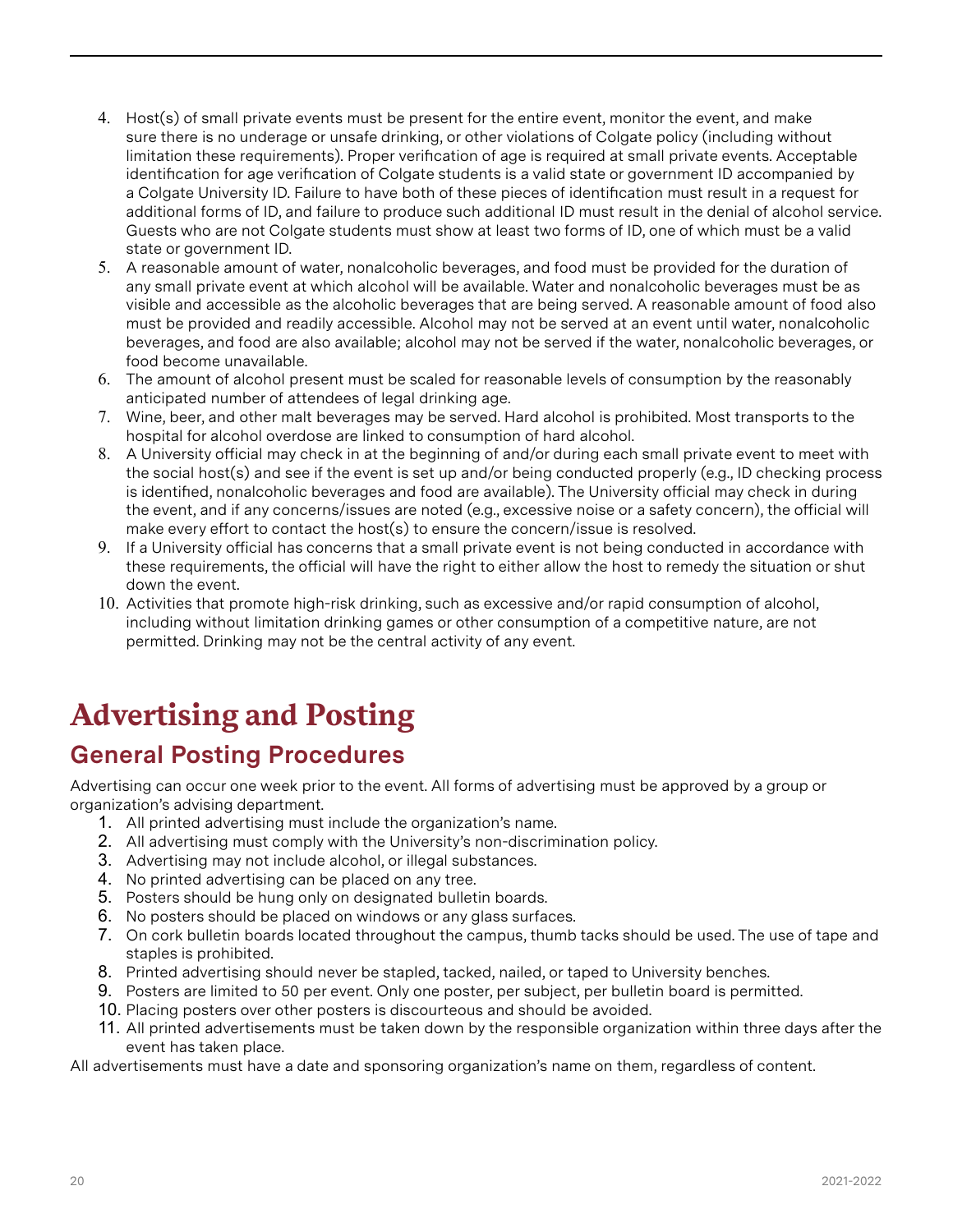#### *Locations to Hang Posters*

Please use this checklist as a preliminary guide when distributing posters so they will be seen at many key locations on and off campus.

On Campus:

- ● **Chapel Basement**  next to office #105 Office Manager
- ● **Lathrop Hall**  1st floor exit
- **Lathrop Hall** outside room #109c Upstate Institute
- **Lathrop Hall** outside room #103 Administrative Advising<br>● Lathrop Hall outside room #102 Office of Equity & Divers
- **Lathrop Hall** outside room #102 Office of Equity & Diversity
- **McGregory Hall** outside Dean of the College office
- **McGregory Hall** outside Dean of the Faculty office
- Olin Hall enter on the 3rd floor for Love Auditorium, turn left through doors
- **Olin Hall** next to room #201 between biology and psychology
- **Ho Science Center** 3rd floor between rooms #313-#316
- **O'Connor Campus Center Dining Hall** main entrance, turn right
- ● **O'Connor Campus Center Fireplace Room**  next to CLSI offices
- ● **O'Connor Campus Center Downstairs**  across from the mail center
- **Case-Geyer Library** 3rd floor by borrowing desk at the Donovan Pub exit<br>● Case-Gever Library Cafe 5th floor, corkboard is next to bathroom
- **Case-Geyer Library Cafe** 5th floor, corkboard is next to bathroom<br>● Fast Hall (Women's Studies) main entrance doorway inside buildi
- **East Hall (Women's Studies)** main entrance doorway inside building
- **Persson Hall** inside the right door under the archway going downhill
- ● **Alumni Hall**  main corridor, several long bulletin boards along hall
- **Frank Dining Hall** to the right inside the main entrance

Off Campus: For events that are open to the community

- **Hamilton Eatery** inside they have peg board strips around eating area
- **Good Nature Brewery** post outside front door on corkboard<br>● Maxwells Chocolates and Ice Cream ask to hang on side do
- **Maxwells Chocolates and Ice Cream ask to hang on side door**
- **Colgate Bookstore** ask at the main checkout
- **Hamilton Movie Theater** ask at ticketing, posters are hung on inside walls<br>● Oliveri's Pizzeria ask wait staff to put in front window
- **Oliveri's Pizzeria** ask wait staff to put in front window
- **Parry's** Main entrance on right<br>● Hamilton Town Library main e
- **Hamilton Town Library** main entrance, large board to the left
- **Hamilton Whole Foods** next to front door

#### **Residence Hall Posting**

To post flyers in the Residence Hall buildings, bring the posters to the Residence Life office and they can distribute them to Community Leaders (CLs). Or, you can find CLs who are willing to post in the Residence Halls. Students who live in the specific buildings can also post them for you.

## **Chalking on Campus**

Chalk is absolutely not permitted on any University building.

- ● All chalk advertisements must be washed clean by those responsible for putting it up within three days of the conclusion of the event; or in the case of a political message, within one week of its posting.
- The use of chalk is confined to four areas on campus: The area directly outside of the Coop in the intersection of the paths; advertising should stay within a 20-yard radius of the steps leading to the patio; the area directly outside Frank; the top 20 yards of "Cardiac" Hill; outside the front entrance to the Commons.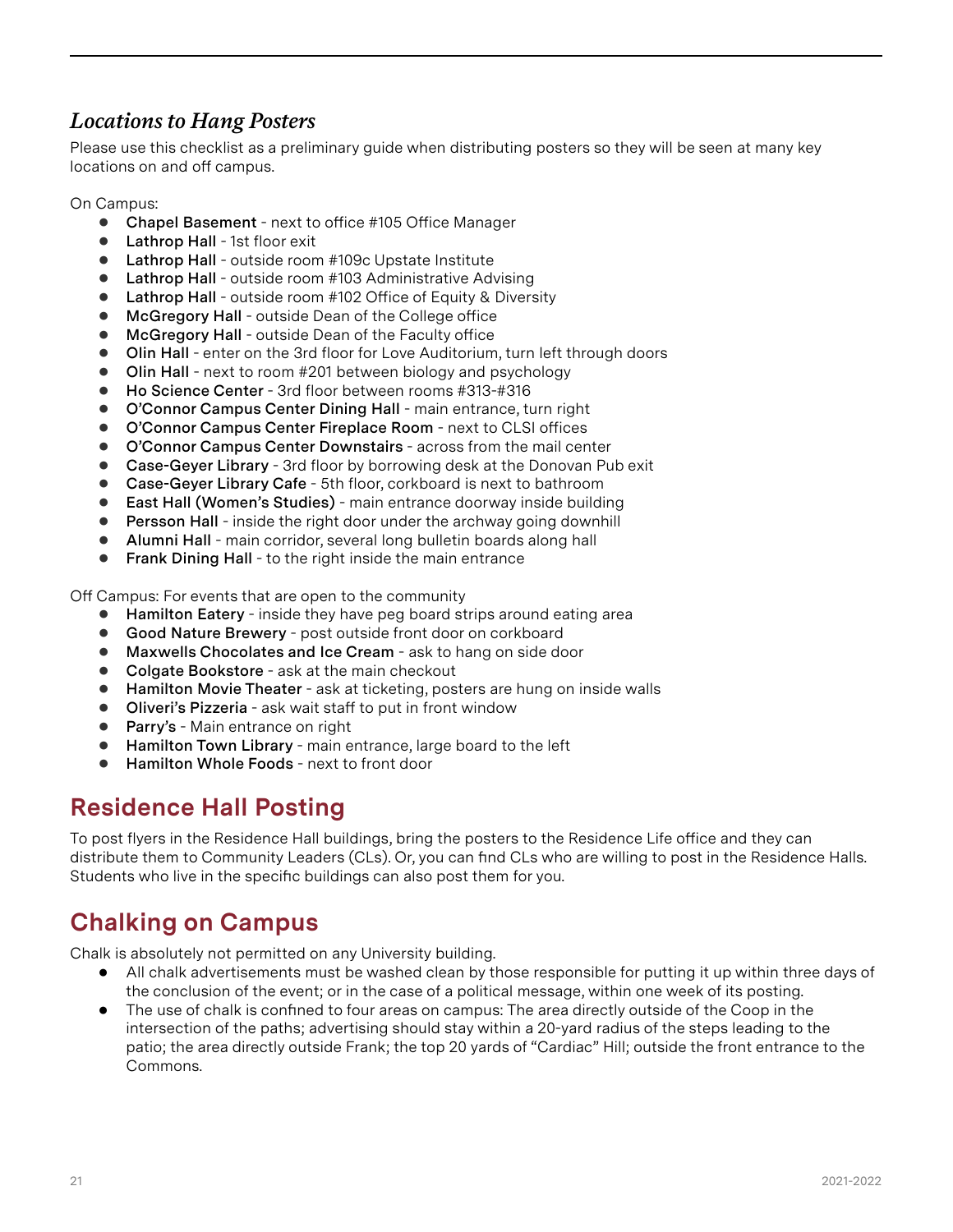# **Trademark Licensing**

Colgate's logos and wordmarks for branding purposes are not readily available for use. For more information on the types of files and designs that can be used, please visit the [Logos and Wordmarks web page.](https://www.colgate.edu/about/campus-services-and-resources/logos-and-wordmarks) If you would like to acquire one of the files, please contact creative@colgate.edu.

## **Distribution of Literature**

The University prohibits solicitation or the distribution of literature for any purpose on University- owned property by nonemployees of the University, without specific written permission from the vice president for finance and administration. The University also prohibits the solicitation of employees by fellow employees for any purpose during working time (when the employee being solicited and the employee doing the soliciting are both on working time). Further, the University prohibits the distribution of any literature by employees in work areas on University property. Self-employed Colgate students may obtain specific written permission from the Center for Leadership and Student Involvement to sell goods or services in order to pay for college expenses.

#### **Marketing Your Event**

Here are some ways you can get the word out about your event:

| <b>Printed Media</b>                           | <b>Digital Media</b>                                                                              | <b>Social Media</b>                                            | <b>Word of Mouth</b>                                                                                  |
|------------------------------------------------|---------------------------------------------------------------------------------------------------|----------------------------------------------------------------|-------------------------------------------------------------------------------------------------------|
| Posters<br><b>Flyers</b><br><b>Maroon News</b> | Colgate calendar/<br>campus<br>distributions<br>Digital signage<br>Group emails/<br>mailing lists | FB page events<br>Twitter, Instagram<br>shout-outs<br>GroupMes | COOP table<br>Tell people<br>$\bullet$<br>in casual<br>conversation<br>Inform relevant<br>departments |

#### *Get Involved*

Advertising your event on Get Involved is easy! As long as you are an officer of your organization, you'll have access to upload your event information for all GetInvolved users to see. Please be sure you have submitted an event form for your CLSI adviser to approve before submitting your Calendar Event to Get Involved.

After your event is approved, you can submit the Calendar Event. To do this, first, you must click on the icon next to your initial or picture in the upper right corner. Click on "Manage" from the drop-down list, then choose the organization that you wish to upload an event for. Once you are on your organization's homepage, click on the icon with three lines in the upper left corner. From that menu, select "Events." Then click on the blue button on the right that says "Create Event." Fill out all of the prompted questions. If you decide to upload a photo, please be sure to send the photo to your student organization adviser to approve it first, unless it is your organization's logo. Continue filling out the application, and once you are done, review the information you provided before you submit it.

#### *Campus Calendar*

Submitting your event for the Colgate Calendar is a great way to advertise. Before you submit the form, please be sure that your student organization adviser has approved the event and the Budget Allocation Committee (BAC) has approved funding, if applicable. Once those two steps have been taken, follow these procedures:

- Go to [calendar.colgate.edu/event/create](https://calendar.colgate.edu/event/create).
- Fill in as many of the details as possible to ensure accuracy of your event.
- Upload a photo (either of the approved poster or your student organization's profile picture). It is more visually appealing when a photo is attached to an event description.
- For more guidelines about the event submission, please visit [Colgate Campus Calendar Guidelines](https://docs.google.com/document/d/1ka9ExrWI_bdnEHUw8KxJals8bSzOX7lsWSvj48rrvu4/edit).
- It is suggested for your student organization to submit an event to the Colgate Calendar at least two weeks before the event. The event submission will be reviewed before it is posted to the calendar.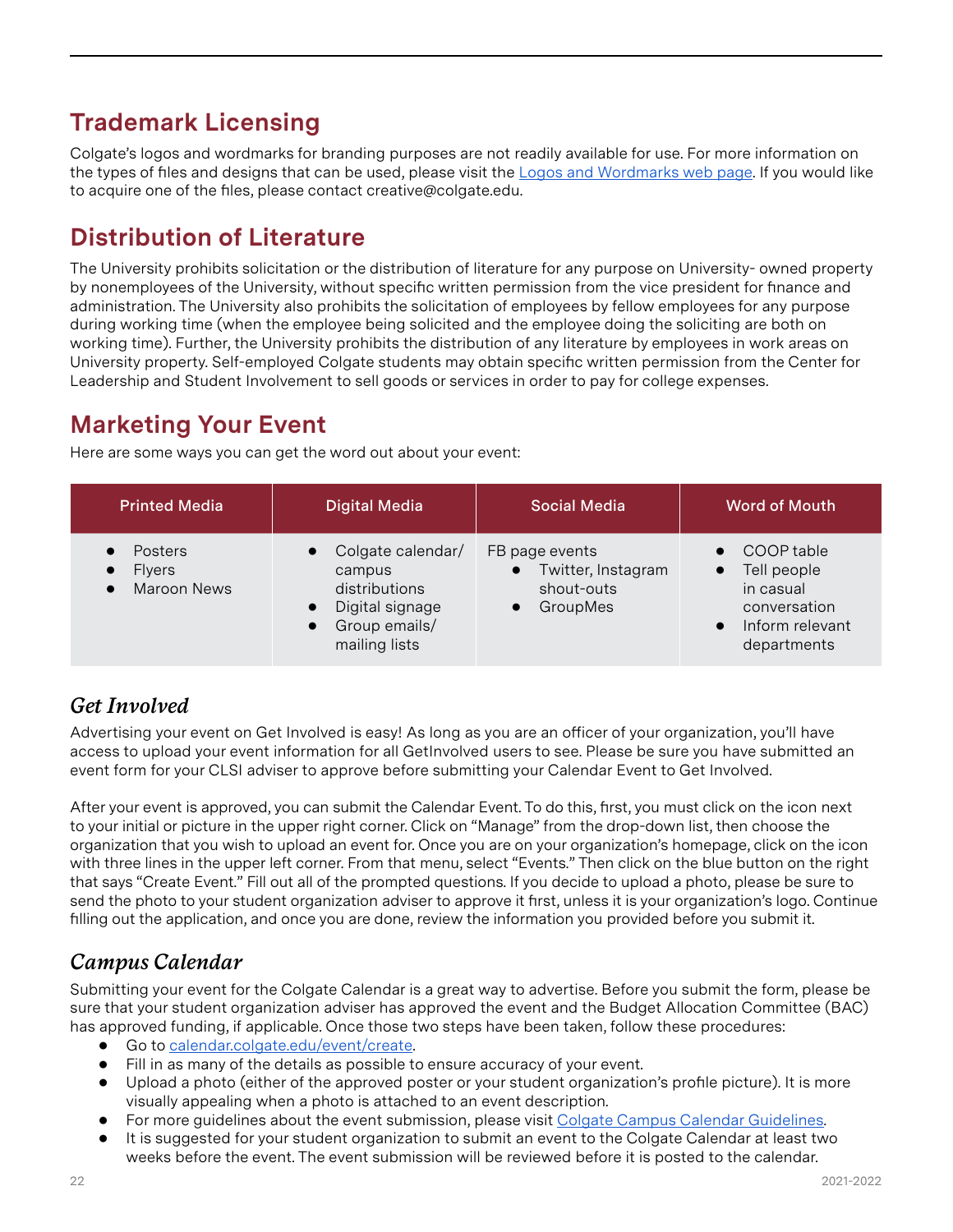#### *Print Shop*

Located in the O'Connor Campus Center (aka the Coop), Document Services offers a wide range of printing services to meet your needs. From posters, brochures, and postcards to booklets, outdoor banners, and directional signs, they can create it. If you need help with graphic design, they have in-house designers happy to help with your project. Orders require a budget code in order to be processed, and the image must be approved by CLSI before they are hung around campus.

A few tips to keep in mind when submitting projects to Document Services:

- Include clear photos in your design
- Review your document at 100% resolution to confirm what it will look like at the actual size
- Export your file as a TIFF for a best quality print, or a high-res JPG or high-res PDF
- Consider what paper you would like as your base (glossy, matte, heavy-weight, colored, etc.)

#### *Digital Signage*

Digital signage screens are installed in many high traffic areas around campus. All student clubs are encouraged to submit digital copies of their posters to [clsi@colgate.edu](mailto:clsi@colgate.edu) for display on the digital signage screens around campus.

# **Travel Information and Procedures**

Student organizations planning any type of trip should meet with their student organization adviser to discuss their planned itinerary, budget, and transportation details, as well as risk management and contracting procedures related to travel. All University-funded trips must have a designated student trip leader. That student trip leader will be responsible for handling emergency situations, logistical issues, ensuring adherence to University policies, procedures, rules and regulations, and other related issues. Student trip leaders act solely on behalf of their travel group; they do not act as agents or otherwise on behalf of nor do they have the power or ability to bind or create liability for the University.

Specific responsibilities of student trip leaders include:

- Completing the [Student Organization Travel Authorization Form,](https://docs.google.com/forms/d/e/1FAIpQLSdc_44mpC8rCmidJUftgYgKDc_0h-wJ9SKVv-Qwm678VkXulQ/viewform) including a comprehensive list of participating students, at least five days in advance of their anticipated travel and submitting it to their student organization adviser.
- Compiling destination directions, accommodations information, and a detailed itinerary and providing contact information.
- Providing Campus Safety with any changes that have been made to the Student Organization Travel Authorization Form prior to departing campus.
- ● Being familiar with, and willing to uphold, applicable Colgate University policies, procedures, and rules and regulations, including without limitation the Code of Student Conduct.

## **Liability Forms**

For University-sponsored events, programs, or projects involving travel, student participants must sign and return an [Assumption of Risk & Responsibility](https://getinvolved.colgate.edu/organization/CLSI/documents/view/1943984), or ARR, form provided by the University's risk management office.

# **Chaperone Policy**

On any trip with a duration of 48 hours or longer, a University staff member must accompany the student organization. Student organizations should budget costs for the chaperone's lodging and transportation when they plan their event.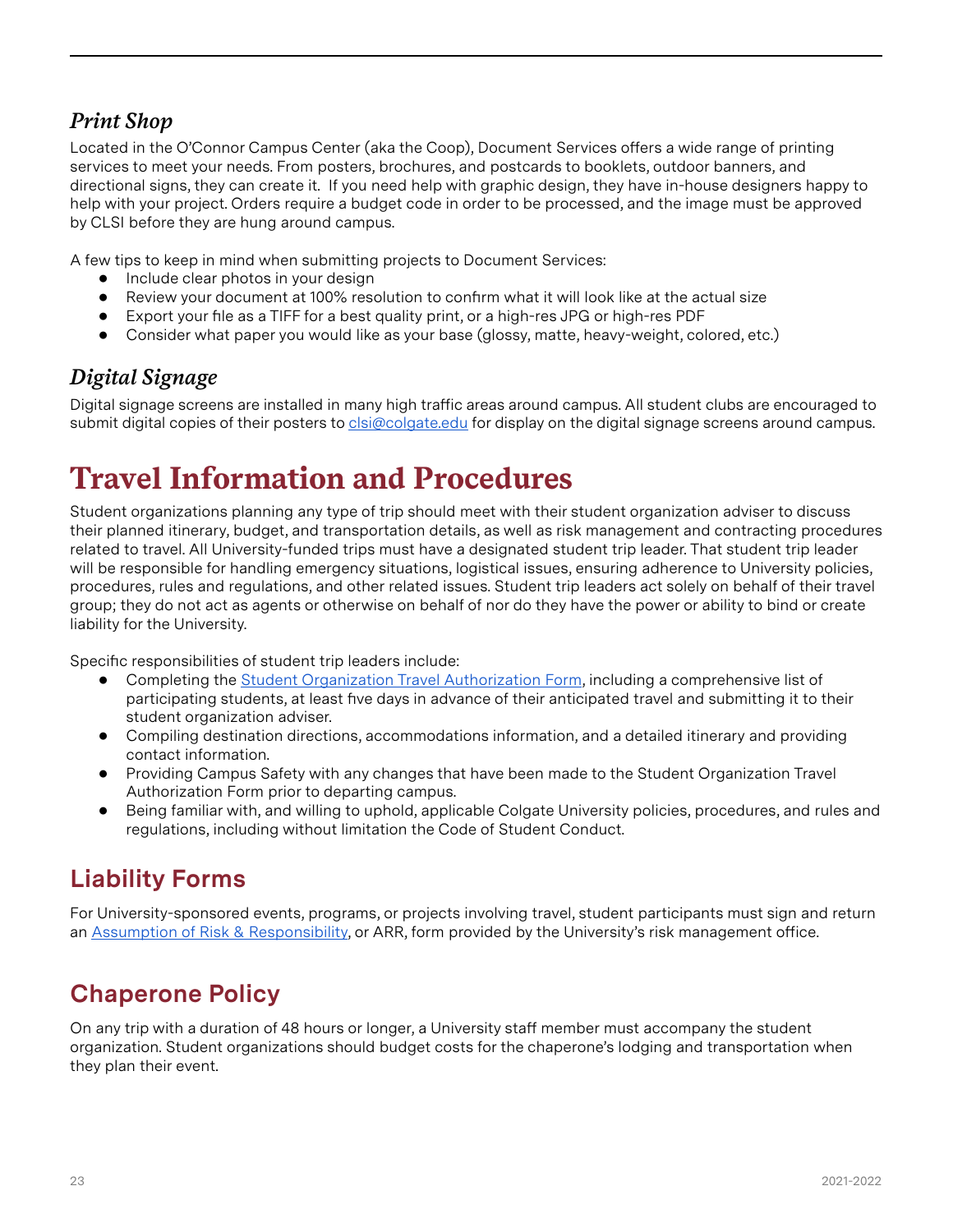# **Driving Procedures**

Student organizations may choose to drive to their destinations. All drivers must follow the University's procedures on [driver safety and motor vehicle use.](https://www.colgate.edu/about/campus-services-and-resources/driver-safety-motor-vehicle-use)

#### *General Requirements*

- ● All drivers must complete the driver authorization process through Campus Safety.
- ● All drivers must be at least 18 years old and actively licensed to drive in any of the United States or the District of Columbia, and such license must have been valid for a minimum of one year.
- ● Third parties (e.g., nonemployees and nonstudents) are not permitted to operate motor vehicles without first registering as a volunteer via Human Resources and then completing the Driver Authorization process.
- Student drivers must complete the Student Driver Authorization Process to operate a motor vehicle on University or student club business.
- ● Drivers may only transport University employees, students, or other authorized individuals in motor vehicles.
- Drivers and all passengers must use seat belts at all times. The number of passengers permitted in any motor vehicle may not exceed the number of seat belts. Passengers are not permitted to ride in the rear cargo areas of pickup trucks or sport utility vehicles.
- Smoking is prohibited in all motor vehicles.
- Cell phone use is prohibited while operating motor vehicles, unless a hands-free device is utilized, and then only to the extent permitted by applicable law. Drivers are not permitted to type or read text messages or emails while operating motor vehicles.
- ● Fines, penalties, fees, and surcharges for traffic and parking violations are not considered reimbursable costs under University policy. All traffic and parking violations are the sole responsibility of the driver.
- Motor vehicles should not be driven more than 300 miles one way from the University's main campus whenever practicable. For trips that exceed this distance, a rental vehicle or charter service is recommended.
- The University recommends at least two authorized drivers for trips greater than 200 miles in a 24-hour period. No driver should drive more than eight hours during any 24-hour period if reasonably possible. Driving between 11:00 p.m. and 5:00 a.m. should be avoided if reasonably possible.
- Use of a motor vehicle is restricted to authorized University-related activities. Personal use of motor vehicles is not permitted under any circumstances. Any damages and/or liabilities arising out of the personal use, or other use in violation of University policy, are the sole responsibility of the driver. The driver's personal automobile insurance is expected to respond in the event of an accident or any other event arising out of such use.

#### *University Van Usage*

Use of a University van must be requested with your student organization adviser. An organization member must have a University-issued van license to drive a van. Under no circumstances should a van be reserved or used for any other purpose than the explicit benefit of a particular student organization. Keep in mind two weeks' notice should be given when reserving a van. The University has a limited number of vans and all departments on campus have access to them.

#### *Personal Vehicles*

Students are solely responsible for determining whether they will travel in vehicles personally owned by themselves or others on University business. Colgate University does not evaluate, inspect, or maintain such vehicles and, accordingly, makes no representations or recommendations with respect to, and assumes no responsibility for determining or ensuring the suitability or safety of any such vehicle. Persons traveling in such vehicles on University business do so entirely at their own risk, and the University will not be liable for personal injury or property damage resulting from such use.

Students who use personal motor vehicles on University business are required to maintain automobile liability insurance. If a student uses a personal motor vehicle to conduct University business, the vehicle owner's insurance policy will always provide the primary liability coverage. The University will not provide reimbursement for the deductibles associated with the primary insurance in the event of an accident.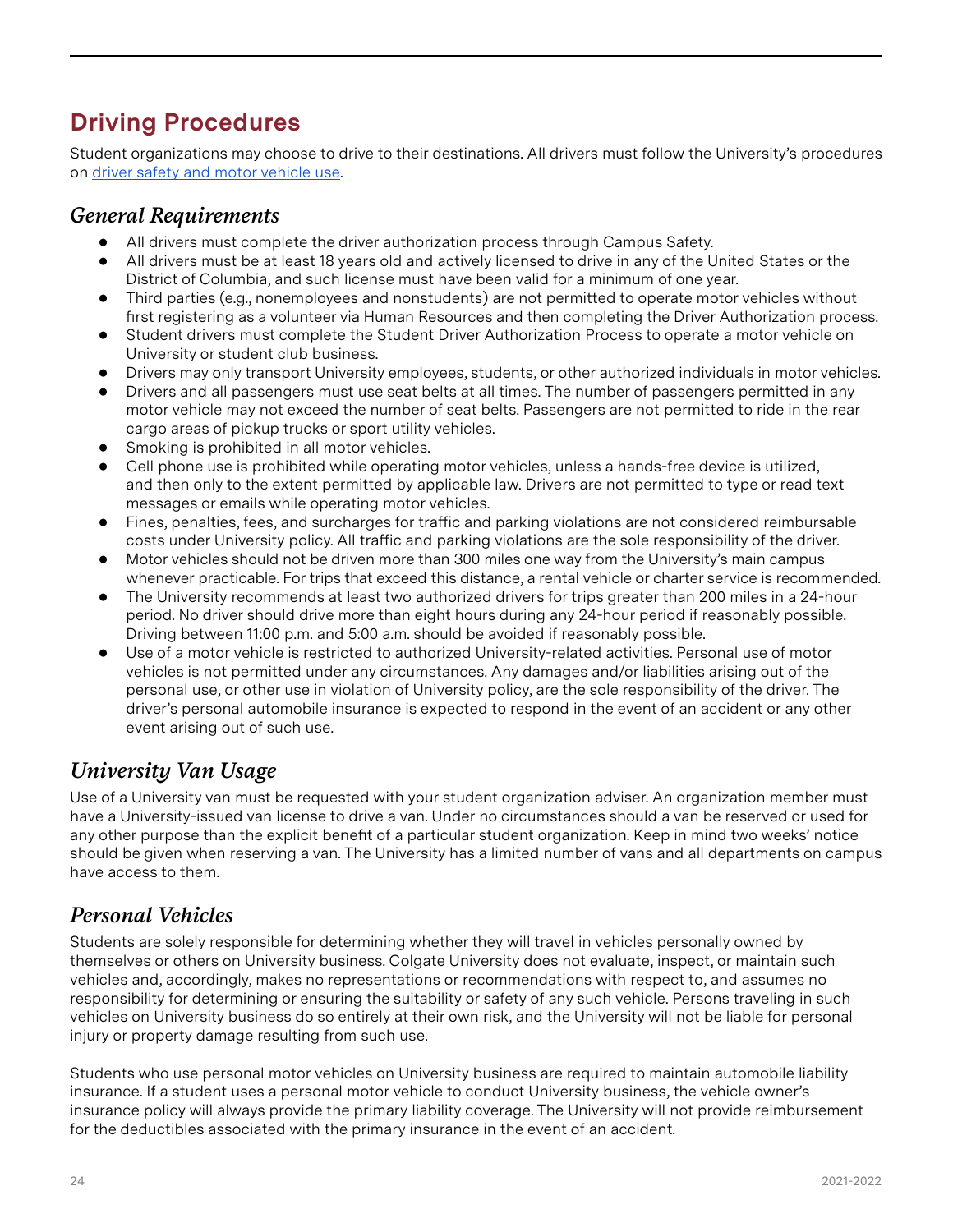#### **Chartered Bus**

For trips over 300 miles or with a large number of attendees, organizations may choose to use a chartered bus for travel. Travel involving a chartered bus must be coordinated with your student organization adviser.

## **Air Transportation/Train**

Travel involving airline, train, bus, or on-demand shuttle reservations must be coordinated with your student organization adviser.

## **Hotel Reservations**

Often, the fee for accommodations is included in a conference, event, or tournament registration fee. If accommodations are not included, a special rate may be available. Special rates often need to be reserved with a form unique to the conference and have deadlines for use. Please contact an appropriate person organizing the event to see if special rates and processes are available. Please see the student organization adviser for assistance in reserving hotel rooms, with or without special rates.

# **Get Involved**

Colgate University uses the Get Involved platform — *getinvolved.colgate.edu* — to manage student organization operations. Many examples of how to use this platform to support your student organization are detailed below and include links to tutorials.

Each student organization is expected to have the following information available on their Get Involved page:

- 1. A PDF copy of your constitution and by-laws to upload to Documents
- 2. A list of all formal officer positions as outlined in your constitution
- 3. A membership roster
- 4. The name and contact information of the CLSI adviser for your group

#### **Updating Your Organization's Page on Get Involved**

Are you changing officers? Would you like to update your organization's description? Then be sure to update the group page on Get Involved. There are many ways to update your Student Organization Page, so visit the [Organization Tool Menu](https://engagesupport.campuslabs.com/hc/en-us/sections/200722534-Organization-Tool-Menu) to gain a better understanding of how to make these changes.

## **Reregistering Your Organization**

Colgate University's student organizations must reregister every year in order to stay active on campus. "Active" indicates that an organization is allowed to host events, and if they are SGA recognized, allowed to apply for and use BAC funding. To learn how to reregister your organization, please visit the [Reregistering Your Organization Platform](https://engagesupport.campuslabs.com/hc/en-us/articles/204942554-Re-registering-your-Organization).

The reregistration period is the first four full weeks every semester, so please make sure you are aware of the registration deadline.

#### **How to Create an Event in Get Involved**

Submitting an event on Get Involved is easy, and it's a great tool to use! It allows your student organization adviser to review the event, and it also provides you with another marketing platform. To review the steps on how to get started, visit [Creating a New Event in your Organization.](https://engagesupport.campuslabs.com/hc/en-us/articles/204033924-Creating-a-New-Event-in-your-Organization) If you have further questions, please contact your student organization adviser.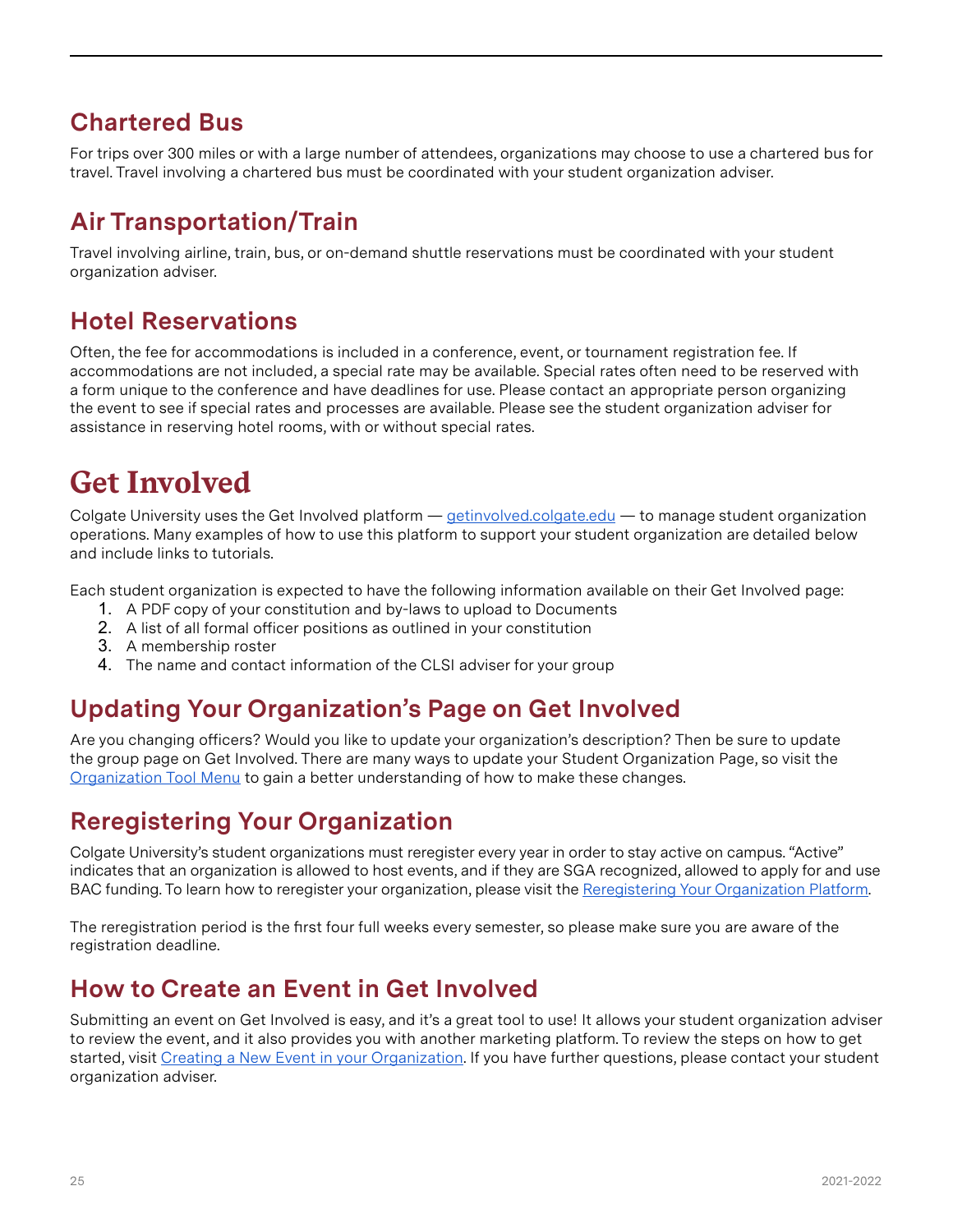# **Submitting a Funding Proposal**

As an SGA-Recognized Student Organization, your student group has access to BAC (Budget Allocation [Committee\) Funding](https://docs.google.com/document/d/1_tVq96Ih46yCzE5wE3xtLbpmOIJbinxCdFqwU_Y6lzE/edit). To access this funding, an officer of your organization, typically the treasurer, should submit budget proposals. Before you begin to draft a budget proposal, please schedule a meeting with your student organization adviser at least three weeks before the event to ensure you have thought about all of the details for event planning and budgetary needs.

Once you have discussed your ideas with your student organization adviser, you can go ahead and submit the budget. For more information on how to submit a budget proposal through Get Involved, please visit [Submitting](https://engagesupport.campuslabs.com/hc/en-us/articles/204033784-Submitting-Purchase-Funding-and-Budgeting-Requests-for-Your-Organization)  [Purchase, Funding, and Budgeting Requests for Your Organization](https://engagesupport.campuslabs.com/hc/en-us/articles/204033784-Submitting-Purchase-Funding-and-Budgeting-Requests-for-Your-Organization).

- Please remember to always select "Funding Request" when submitting proposals.
- You must wait until you hear back from the BAC about whether your funding was approved or not before money is spent. Please consult your student organization adviser on how to proceed with purchasing supplies, food, decorations, etc.

# **How to Join an Organization**

All students can join an organization on Get Involved to receive emails and notifications about events and when the club meets. The respective student organization(s) that you would like to join must approve your membership before you begin receiving information.

- To join a student organization, log in to [getinvolved.colgate.edu.](http://getinvolved.colgate.edu)
- Click on the Organizations tab. You can scroll through all of the listed organizations, or you can search for specific clubs you are interested in joining. You can also search by a category, which are listed in the Organization Categories above.
- ● When you find an organization you would like to know more about, click on the organization and click on the blue JOIN button in the right-hand corner.
- The respective organization must approve your membership before you are able to receive notifications from them.

If you are an officer, or have access to manage the Roster tool, please see [Approving Organization Membership](https://engagesupport.campuslabs.com/hc/en-us/articles/204033714-Approving-Organization-Membership-Requests)  [Requests](https://engagesupport.campuslabs.com/hc/en-us/articles/204033714-Approving-Organization-Membership-Requests) to learn how to approve memberships.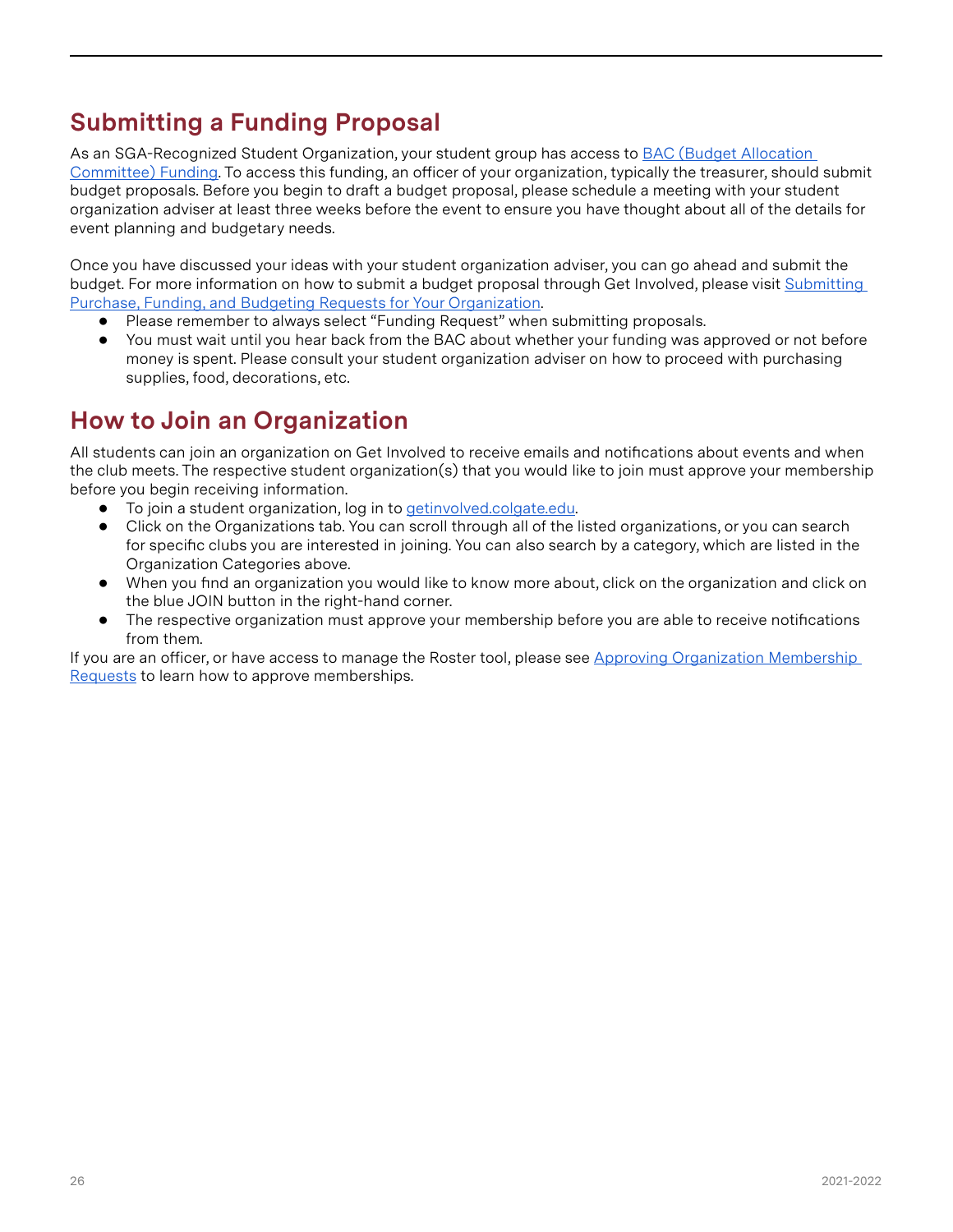# **Group Financial Handbook Colgate University Group Financial Handbook**

One of the many benefits of being a Recognized Student Organization or Group at Colgate University is the ability to use University resources on behalf of your community. Organization treasurers are expected to maintain an accurate record of their organization's financial transactions and must be able to provide this information upon request.

# <span id="page-26-0"></span>**Budget Allocation Committee Guidelines**

The Budget Allocation Committee (BAC) is responsible for the stewardship and allocation of funds to organizations and groups recognized by the Student Government Association (SGA) using money collected from the Student Activities Fee. All SGA-recognized student organizations have access to this money through the BAC. The BAC consists of a panel under the chairmanship of the SGA treasurer.

- The BAC considers the following criteria when reviewing funding proposals
	- ○ **Fiscal responsibility**  what is the impact on the student experience by funding this purchase or event
	- ○ **Mission alignment**  how the proposed event or purchase advances the goals of the group or organization
	- ○ **Quality of service**  how successful has the organization or group been in a given time period
	- ○ **Quantity of service** how many events have been funded for the organization or group in a given time period
- All SGA-recognized organizations must come before the BAC to receive funding no less than two weeks prior to the scheduled event for which the organization is seeking funding.
- Applications for BAC funds must be submitted on Get Involved via the Finance section of the organization's page.
- Advertising for an event is prohibited before an event has been approved for BAC funding. This includes the use of posters, Get Involved, Facebook, flyers, chain emails, meeting announcements, etc.
- Groups and organizations must maintain an accurate record of financial transactions and make this information available upon request.
- ● Any budget changes must be submitted to the BAC treasurer(s) for approval. Funding for a particular type of event (speaker, film, etc.) may only be substituted for a similar type of program if changes are approved.
- Any funding that is left over because an event did not occur or expenses were less than anticipated may not be used for a future event or activity without prior permission by the BAC. Rolling over funds to another event without permission may result in non-reimbursement of the items purchased with those funds.
- No group or organization may exceed the maximum amount they have been allocated by the BAC unless they have received approval to spend from a restricted account by their respective advising department.
- All unused allocated funds will be taken back at the end of the semester and reallocated the following semester.
- The last day an organization is able to host an event or access funds, in any given semester, is the last day of classes.

## <span id="page-26-1"></span>**Submitting a Funding Proposal**

As an SGA-Recognized Student Organization, your student group has access to BAC (Budget Allocation [Committee\) Funding](https://docs.google.com/document/d/1_tVq96Ih46yCzE5wE3xtLbpmOIJbinxCdFqwU_Y6lzE/edit). To access this funding, an officer of your organization, typically the treasurer, should submit budget proposals. Before you begin to draft up a budget proposal, please schedule a meeting with your student organization adviser at least three weeks before the event to ensure you have thought about all of the details for event planning and budgetary needs.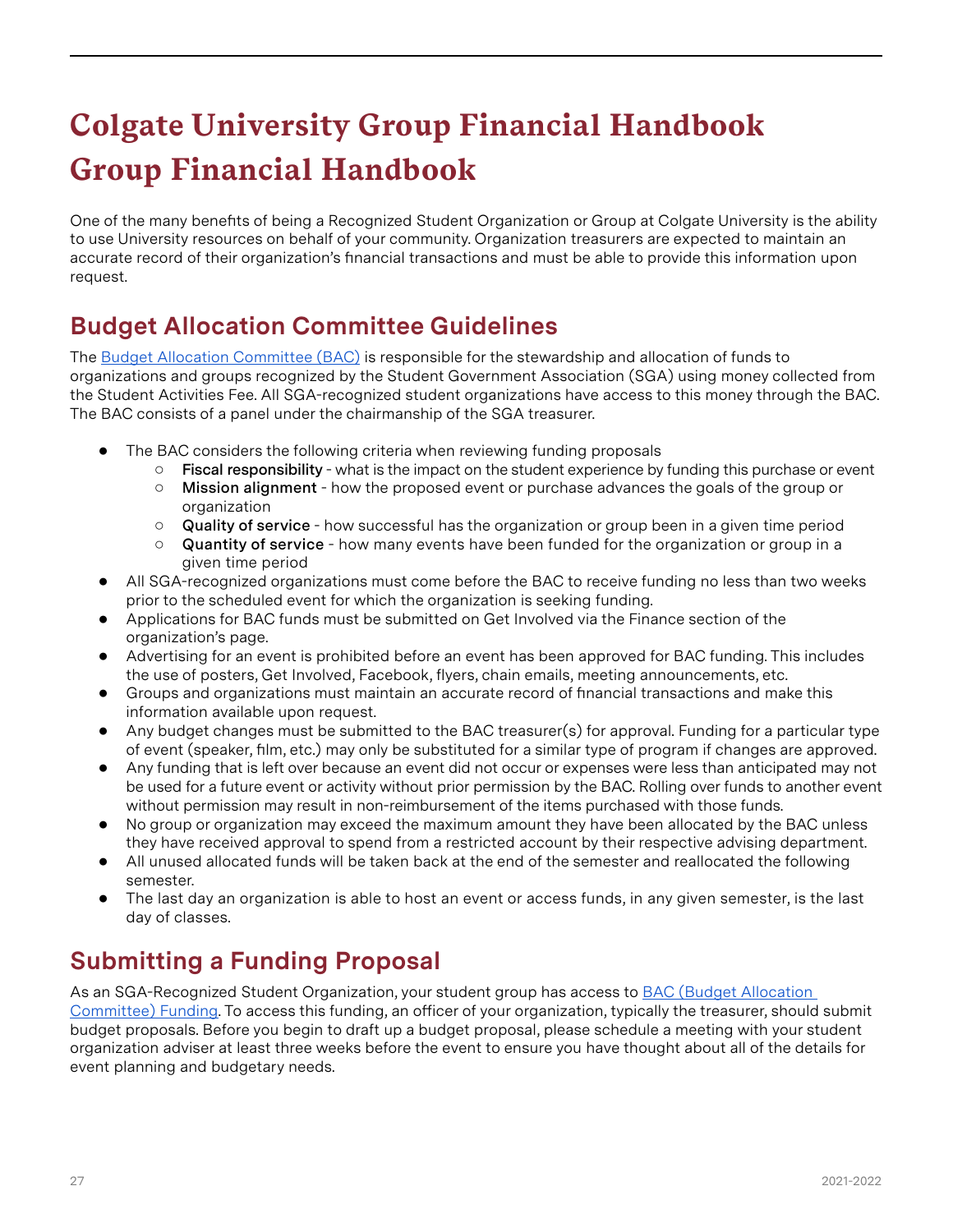Once you have discussed your ideas with your student organization adviser, you can go ahead and submit the budget. For more information on how to submit a budget proposal through Get Involved, please visit Submitting [Purchase, Funding, and Budgeting Requests for Your Organization](https://engagesupport.campuslabs.com/hc/en-us/articles/204033784-Submitting-Purchase-Funding-and-Budgeting-Requests-for-Your-Organization).

- Please remember to always select "Funding Request" when submitting proposals.
- You must wait until you hear back from the BAC about whether your funding was approved or not before money is spent. Please consult your student organization adviser on how to proceed with purchasing supplies, food, decorations, etc.

#### <span id="page-27-0"></span>**Additional Sources of Funding**

Though the BAC is the primary source of funding for student groups and organizations, there may be other funding sources available to aid student organizations in achieving their goals. Co-sponsoring with another organization or University department is a great opportunity to acquire additional funds. For more information about additional funding sources, please schedule an appointment with a student organization adviser from your organization's advising department.

## <span id="page-27-1"></span>**Financial Transactions**

All student organization accounts are held by their respective advising departments. Funds allocated by the BAC are transferred into your organization's account. Checks, deposits, and transfers are processed for your organization by submitting the appropriate forms and supporting documentation to your advising department for each transaction.

# <span id="page-27-2"></span>**Checking Your Account Balance**

Student organizations can check their account balance via their Get Involved page with the finance tool. Groups and organizations can also access this information by consulting their student organization adviser for an updated account balance. Please keep in mind that each group or organization is responsible for maintaining an understanding of their account balance. Payments to local vendors may be delayed depending on their processes with the Accounting Office.

#### <span id="page-27-3"></span>**Depositing Money**

Student leaders may not keep student club funds in their residence. Money from any fundraisers, dues, travel, etc., must be deposited daily to lessen the risk of theft or loss. Organizations may deposit funds into their account through their respective advising department during normal business hours.

## <span id="page-27-4"></span>**Making Purchases**

Before making any purchases or soliciting any services for an organization (including printing posters, securing services from Facilities, purchasing anything with the intention of reimbursement, or doing anything else that requires a budget code), the student organization adviser must be contacted. Once an organization has met with its adviser, it will be able to use one of the following options:

## **Cash Advance**

When a Colgate account and/or a purchase order number cannot be taken by a vendor, cash advances can be requested. It is important to remember that all cash advances can only be utilized for expenses approved by the BAC. The maximum amount a single student can request is \$350. A Colgate University form will be given to the member of an organization by their student organization adviser. The form and the student's valid 'Gate Card must be presented at the cashier's window in the basement of the James B. Colgate building. All receipts and/or cash, equal to the amount advanced must be returned to the student organization's adviser. Failure to do so will result in the amount advanced being billed to the individual student's account. No exceptions will be made for lost receipts.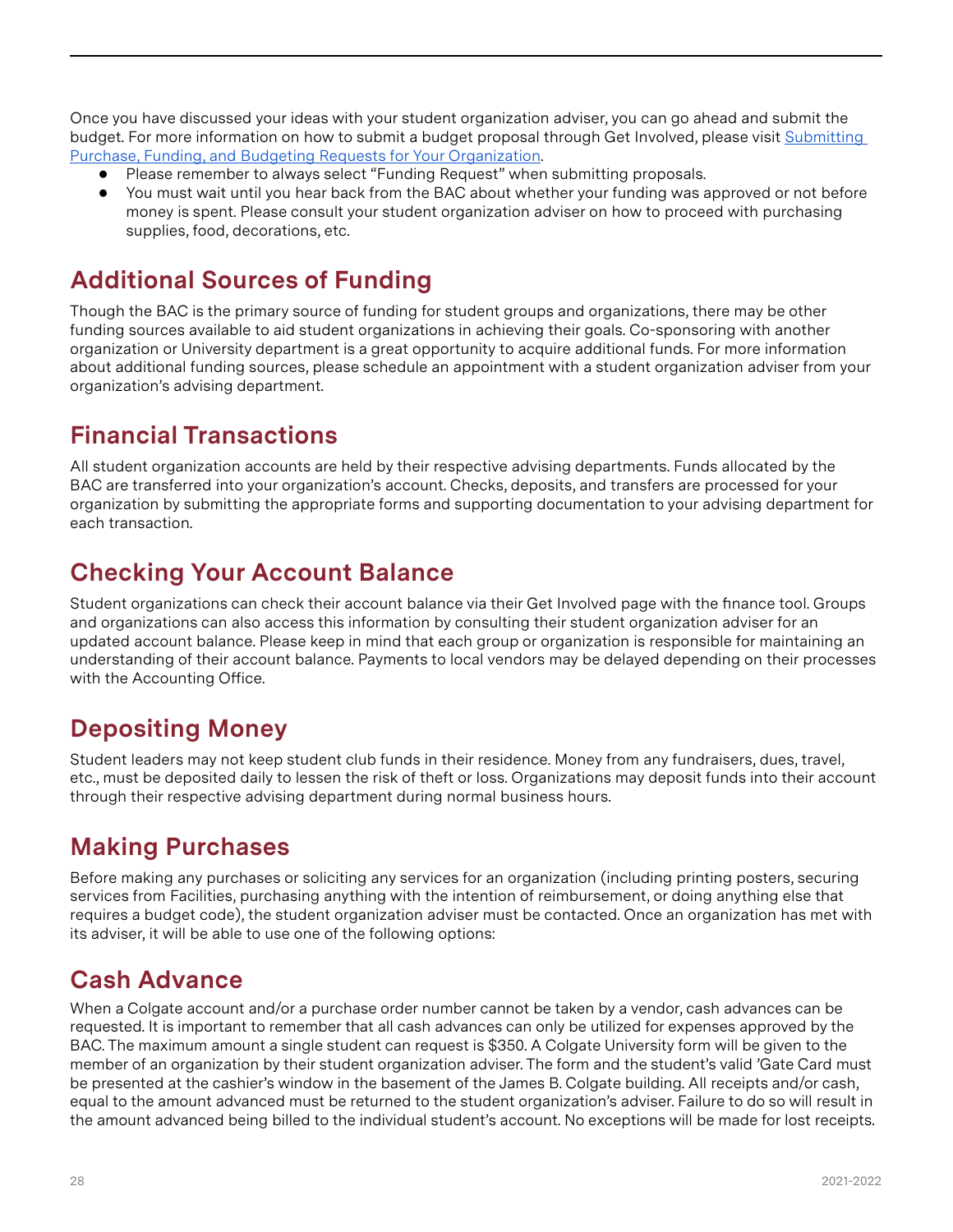## **Checks**

Any organization that needs to pay a performer, artist, caterer, etc., via check must submit all paperwork, e.g., contract, invoice, W-9, Tulip Insurance form, etc., to their respective advising department at least 10 business days prior to needing the check. Be advised that University checks are cut on a weekly basis. A member of the student organization should follow up on the progress of the check two to three business days prior to needing the check.

# **Corporate Card**

Online purchases can be made with the help of a student organization adviser. Any supplies, costumes, materials, etc., must be budgeted for in the original BAC proposal in order to be purchased via credit card, including the cost of shipping items or rush shipping costs. These corporate credit cards have limits. Depending on the amount of the proposed purchase and the previous charges during the same month, an organization may not be able to use the credit card.

## **Purchase Orders**

Purchase orders are used when ordering special items for an event, program, or project, e.g., t-shirts, items for banquets, etc. Please be prepared to order items at least 10 business days prior to needing the items. A purchase order must be completed through an organization's adviser. Purchase orders are used as an alternative to the corporate card.

#### **Reimbursement**

With prior approval from the advising department and proper receipts and/or invoices, the student organization adviser can reimburse a member for items purchased for a specific event, program, or project for the organization. This usually happens when purchases must be made on-site at a store when an online/phone/purchase order cannot be made. Students should be advised that NYS taxes are not reimbursed in these types of purchases. The last day a student leader is able to receive reimbursement in any given semester is the last day of classes.

## <span id="page-28-0"></span>**Discretionary Funds**

Every SGA organization may apply for \$100 in discretionary funds at the beginning of each semester for normal operating expenses. Organizations should utilize funds from their operating account when necessary. These funds can be used for such expenses as printing costs, mailings, posters, van rentals, Involvement Fair expenses, and other small costs. Discretionary funds cannot be carried over from one semester to the next.

# <span id="page-28-1"></span>**Tax Exemption**

Authorized agents of Colgate University may use the University's tax exemption form to eliminate sales tax on purchases for Colgate business by providing a signed NYS sales tax exemption form. See your student organization adviser for more details.

## <span id="page-28-2"></span>**Vouchers**

Vouchers can be used for purchases made at participating vendors in the Village of Hamilton. Vouchers are available in the office and must be signed by an organization's adviser. Student organizations should request vouchers in advance.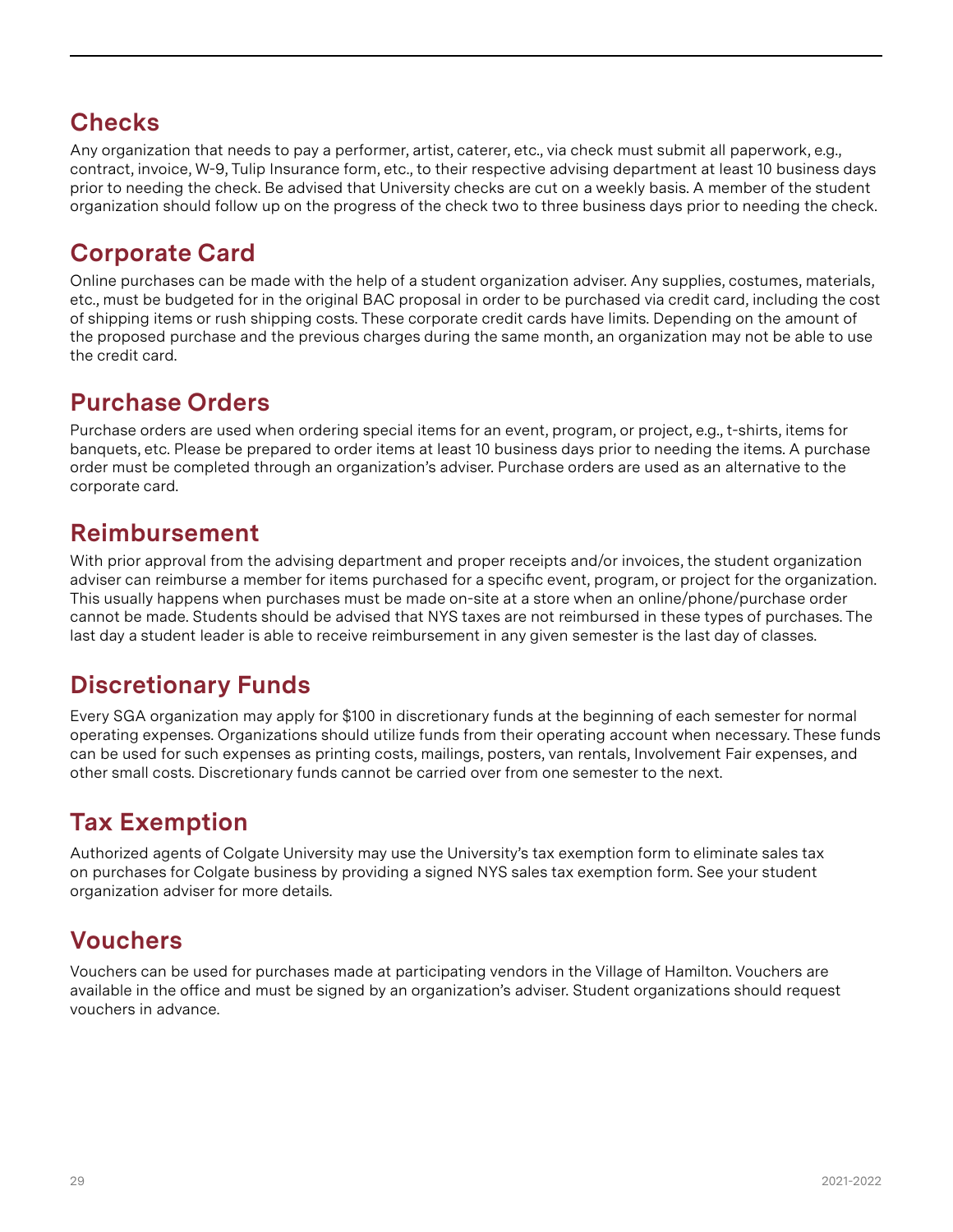## <span id="page-29-0"></span>**Fundraising**

Fundraising efforts should be for the benefit of charities and not-for-profit organizations unaffiliated with the University. The intended recipients of these funds must be approved by the advising department. Student organizations may not allocate any student activity fee or departmental funds directly to a charity. Groups that host events or parties to fundraise for charity causes must donate all funds to charity; they must also submit a donation letter to their student organization adviser so that the payment can be processed. Ensure the notfor-profit organization of the student organization's choosing is aware of New York State tax laws. Accepting donations may require the organization to pay tax if they are not considered a qualified charitable organization.

Before starting a fundraising campaign, student leaders must consult with their student organization adviser.

#### *Fundraising Strategies*

There are currently three different approved fundraising strategies. Fundraising is subject to change pending University guidelines. Before starting a fundraising campaign, student leaders must consult with their student organization adviser.

- 1. Student organizations can connect with a representative from the not-for-profit organization to create a donation page or link that is specific to the organization to keep track of donations.
- 2. Approved platforms for collecting donations include Venmo, GoFundMe, etc. The student organization is solely responsible for creating an account, collecting the money, and providing funds to the not-for-profit organization as it cannot be filtered through the University.
- 3. Colgate Dining Services is providing student organizations the opportunity to fundraise for not-for-profit organizations by working concessions at athletic events. To learn more, please contact [clsi@colgate.edu](mailto:clsi@colgate.edu) or [dstanwick@colgate.edu.](mailto:dstanwick@colgate.edu)

#### <span id="page-29-1"></span>**Raffles and Games of Chance**

Raffles may be held at student events. The prizes must always be in the form of gift cards, vouchers, or product prizes. Prizes can not be monetary in nature. Raffles held to raise money for non-University charitable causes will be treated the same as other fundraisers mentioned in this handbook. Purchasing a raffle ticket must not be a stipulation to attend or participate in any student organization event or activity which was funded through the student activities fee (BAC).

Student organizations hosting games of chance may not play with actual currency. Chips or other markers may be used to stand in for cash. If the student organization hosts a charity event where there is a "buy-in" to play the game, only 30% of the money can go toward a physical prize, not a monetary prize; 70% would therefore go toward charity. No event having a buy-in may use the student activities fee since BAC bylaws detail that students will pay no extra costs to participate in such an event.